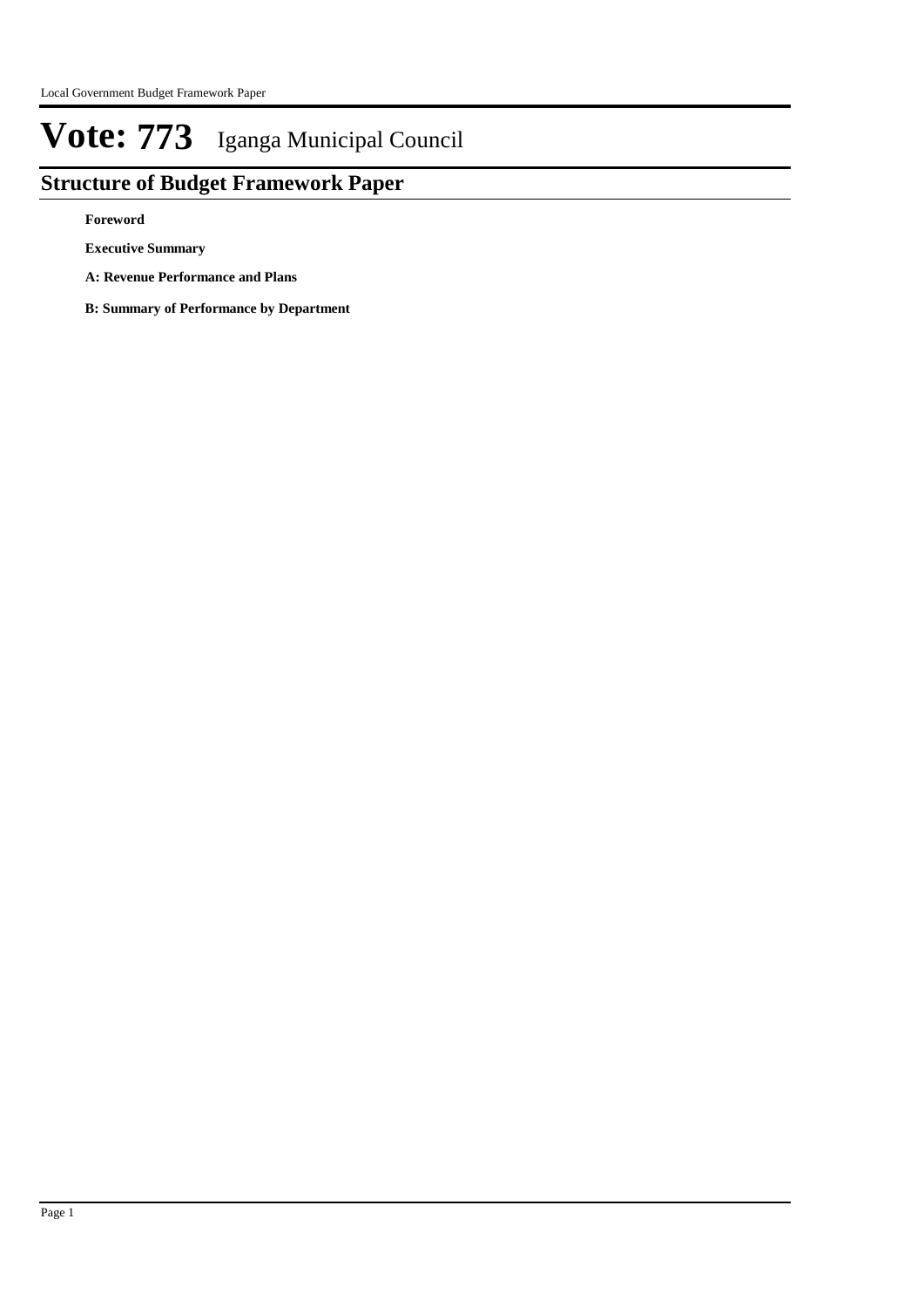## **Foreword**

For iganga municipal council for 2016/2017 financial year.Iganga municipality has 2 divisions that is central division and northern division.The local government has run 5 years so far ever since the municipal status was awarded to it.The municipality operates on locally raised revenuesand grants from the center.locally raised revenue is both tendered and untendered. The municipality has been able to improve on the road network through maintaince of them periodically,resealing them such as oboja,wagoina,bikadho,old market street,the municipality was able to improve on the drainage system all funded by Uganda road fund. Central government disbursed LGMSDP funds which we have used to construct iganga health center, the municipality has managed to construct and renovate schools such as Nakavule primary school,igamba,noor islamic,bugumba,kasokoso funded by SFG.The budget frame work paper for 2016/17 put much attension on staff lists which have been captured,conditional grants funds such as LGMSDP,Road fund, SFG. The municipality intends to upgrade roads in the town of 10KM, it plans to improve on the infrastructure by resealing 0.72km of mpindi and 0.22km of Balita Lane. it plans to construct teachers houses near all government aided schools where by by 2018 all teachers should be able to reside at schools.more classrooms are expected to be constructed and more furniture supplied in schools hence improved accademic performances.more to that iganga municipality has atarget of constructing a double storage building at the iganga municipal health center 111 with the aim of upgrading it to health center IV Using PHC Development grant. The entity is still faced with aproblem of low resource envelop in terms of local revenue yet it's the reliable source alone. The urban roads are still in poor condition as attributed to the small IPFS yet it among the new local government. Health sector has issues too since the health centers are too small to accommodate the growing population. I there fore request central government to allocate the entity more funds for development and improved infrastructure. The muncipality has put resources aside to fight the reduction of court cases and outstanding obligation to make the environment good to stay in.For God and my Country

**Katono Siragi, Mayor, Iganga Municipal Council.**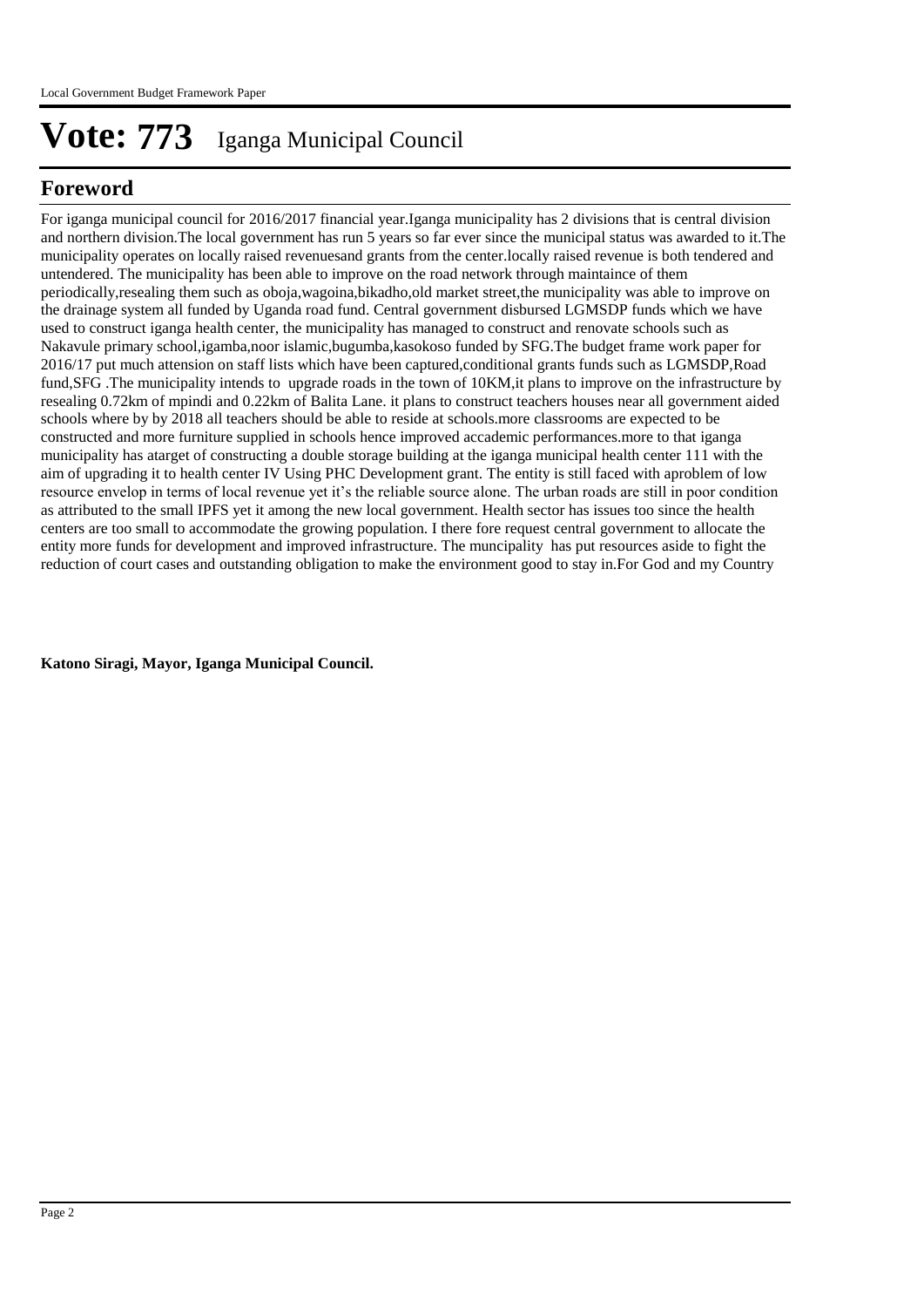### **Executive Summary**

#### **Revenue Performance and Plans**

|                                        | 2015/16                |                                            | 2016/17                |
|----------------------------------------|------------------------|--------------------------------------------|------------------------|
| UShs $000's$                           | <b>Approved Budget</b> | <b>Receipts by End</b><br><b>September</b> | <b>Proposed Budget</b> |
|                                        |                        |                                            |                        |
| 1. Locally Raised Revenues             | 912.188                | 99,399                                     | 1,003,407              |
| 2a. Discretionary Government Transfers | 803,965                | 168,874                                    | 955,963                |
| 2b. Conditional Government Transfers   | 3,368,431              | 922,863                                    | 2,917,547              |
| 2c. Other Government Transfers         | 888,900                | 187,019                                    | 888,900                |
| <b>Total Revenues</b>                  | 5,973,483              | 1,378,154                                  | 5,765,816              |

#### *Revenue Performance in the first quarter of 2015/16*

the municipal council spent 17% of the planned budget in the administration department ,19% in the finance department, 15% in the statutory bodies ,0% in production, 18% in the health department,26% in education department ,8% in works department,27% in Natural resources,6% in community based,3% in planning unit and 18% in audit. Poor performance was realised in education,works ,community and health because the the departmental works were not executed due to failure to procure the approval of fo

#### *Planned Revenues for 2016/17*

The municipality expected to spend 5,765,816,000 as total budget the budget decreased by 3.47% compared 2015/2016 financial year.Out of that ,the municipality plan to utilise the small resource envelope on settling matteres out of court to avoid council lossing colossal sum of money and reduce court cases.To acquire land titles for council land.staff to be recruited to fill the posts which are vaccant and sensitize and train staff on HIV, Financial management.Management meetings ,TPCs,Inductio

#### **Expenditure Performance and Plans**

|                            |                        | 2015/16                                            | 2016/17                |  |
|----------------------------|------------------------|----------------------------------------------------|------------------------|--|
| <b>UShs 000's</b>          | <b>Approved Budget</b> | <b>Actual</b><br><b>Expenditure by</b><br>end Sept | <b>Proposed Budget</b> |  |
| 1a Administration          | 491,210                | 83,646                                             | 437,878                |  |
| 2 Finance                  | 284,284                | 55,116                                             | 236,888                |  |
| 3 Statutory Bodies         | 357,621                | 53,698                                             | 364,757                |  |
| 4 Production and Marketing | 10,913                 | $\Omega$                                           | 16,751                 |  |
| 5 Health                   | 438,223                | 80,470                                             | 580,979                |  |
| 6 Education                | 3,000,322              | 775,996                                            | 2,653,399              |  |
| 7a Roads and Engineering   | 1,013,809              | 79,029                                             | 1,089,906              |  |
| 7b Water                   | $\Omega$               | $\Omega$                                           | $\Omega$               |  |
| 8 Natural Resources        | 67,074                 | 18,059                                             | 73,306                 |  |
| 9 Community Based Services | 197,519                | 12,276                                             | 187,188                |  |
| 10 Planning                | 57,903                 | 1,863                                              | 54,880                 |  |
| 11 Internal Audit          | 54,604                 | 9,717                                              | 69,884                 |  |
| <b>Grand Total</b>         | 5,973,483              | 1,169,870                                          | 5,765,816              |  |
| Wage Rec't:                | 2,245,306              | 541,891                                            | 2,249,398              |  |
| Non Wage Rec't:            | 3,295,691              | 605,053                                            | 3,229,135              |  |
| Domestic Dev't             | 432,486                | 22,926                                             | 287,284                |  |
| Donor Dev't                | 0                      | 0                                                  | 0                      |  |

#### *Expenditure Performance in the first quarter of 2015/16*

the municipal council spent 17% of the planned budget in the administration department ,19% in the finance department, 15% in the statutory bodies ,0% in production, 18% in the health department,26% in education department ,8% in works department,27% in Natural resources,6% in community based,3% in planning unit and 18% in audit. Poor performance was realised in education,works ,community and health because the the departmental works were not executed due to failure to procure the approval of fo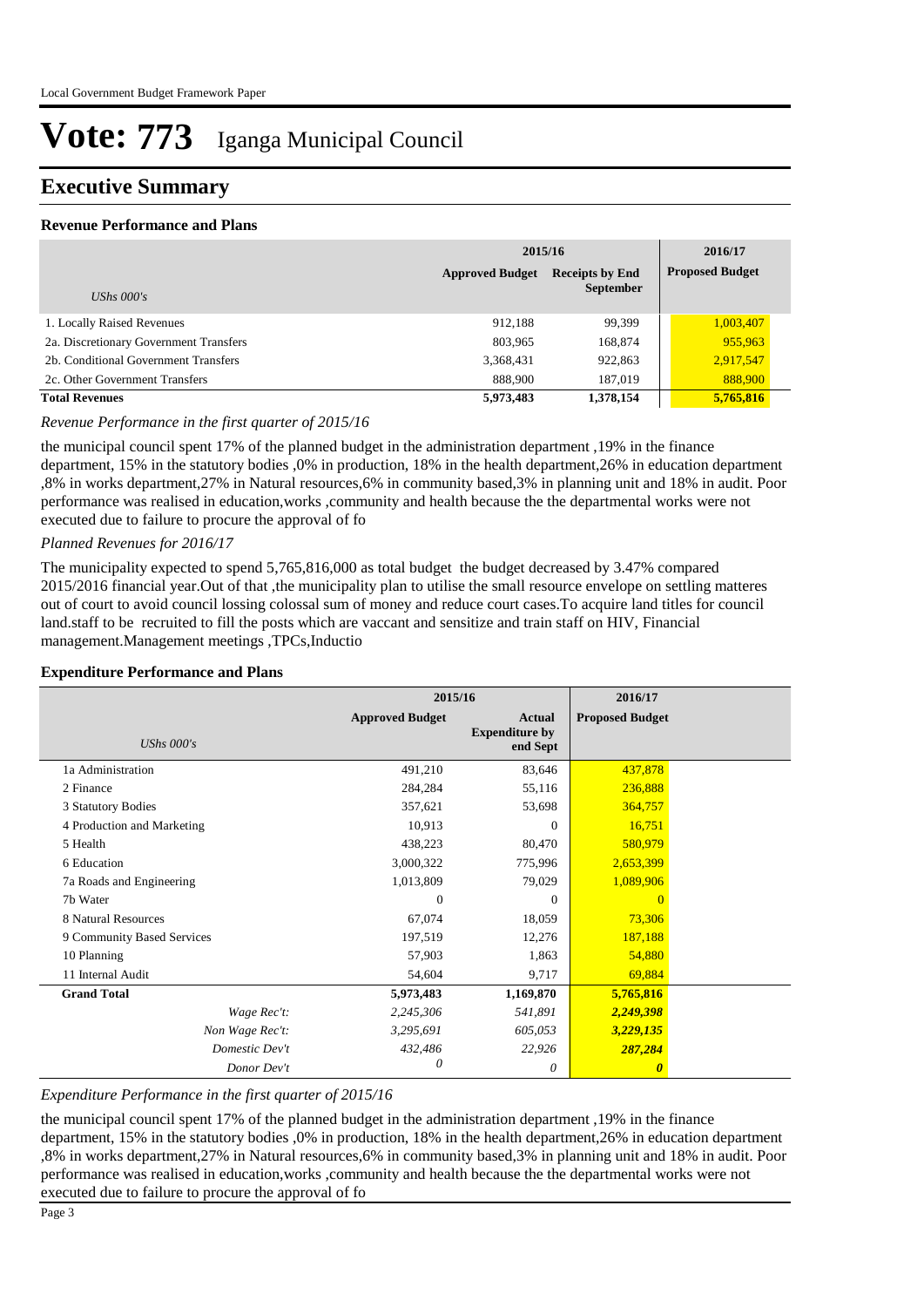## **Executive Summary**

#### *Planned Expenditures for 2016/17*

the municipality expected to spend 5,765,816,000 as total budget the budget decreased by 3.47% compared 2015/2016 financial year.out of that ,the municipality plan to utilise the small resource envelope on settling matteres out of court to avoid council lossing colossal sum of money and reduce court cases.to acquire land titles for council land.staff to be recruited to fill the posts which are vaccant and sensitize and train staff on HIV, Financial management.Management meetings ,TPCs,Inductio

#### *Medium Term Expenditure Plans*

recruitment of more staff in the departments , improved revenue collection ,decision making on proposed projects improved infractructure ,improvement in service delivery in the health department through construction of more health centers,improved hygiene in the municipality, reduction in the poverty levels in the municipality, improved performance of students in the educaation sector.

#### **Challenges in Implementation**

Political interventions has hindered implemenation of activities forinstance they have influenced in thecollection of local revenue because they feel they are losing their political electorates,understaffing in the municipality due to the IPF for urban wage is still small to accommodate the required customised structure in the municipality has caused a lot of workload in departments hence affecting service delivery. Community attitude towards development .the community is still not aware of the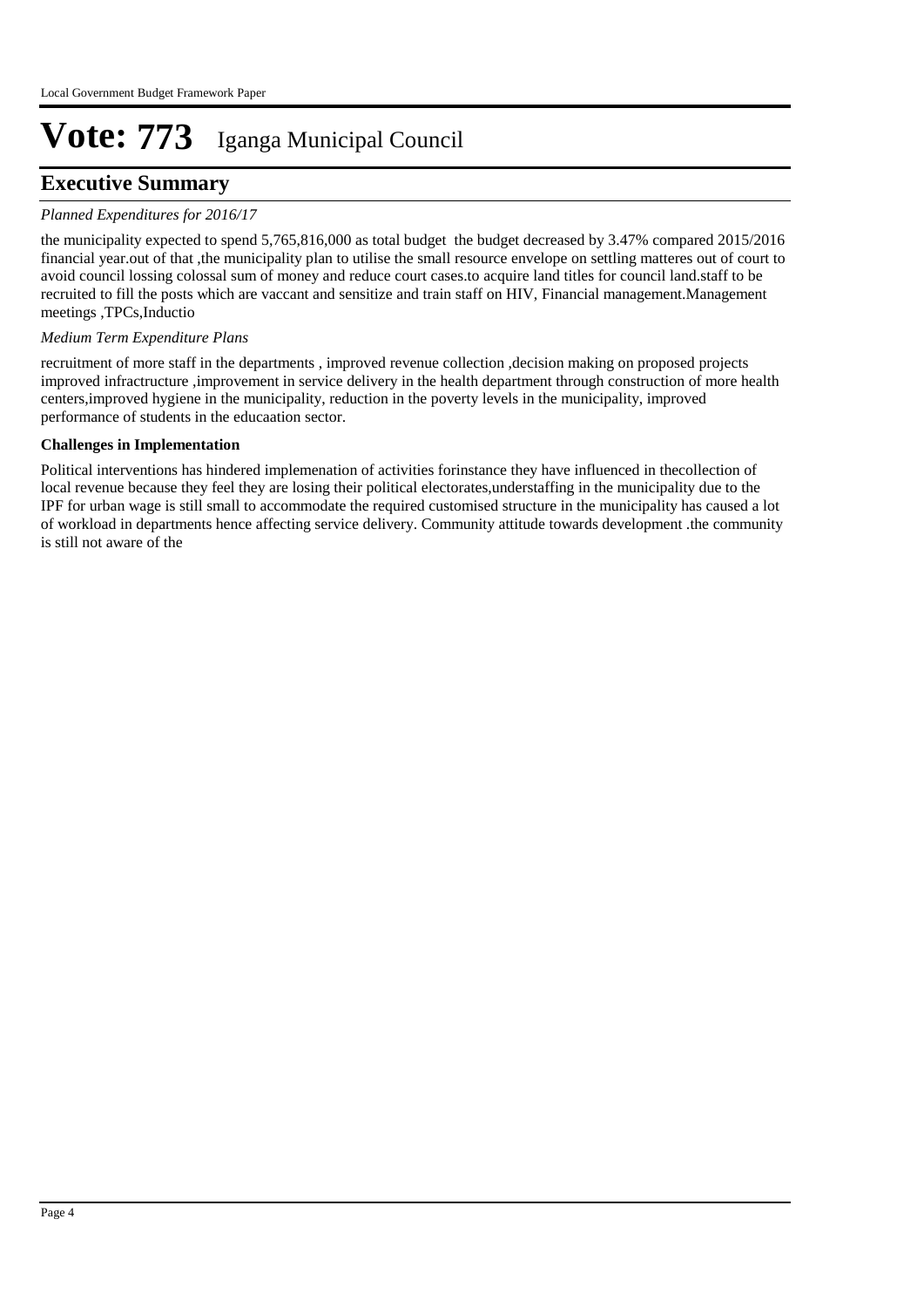### **A. Revenue Performance and Plans**

|                                                          | 2015/16                |                                            |                        |
|----------------------------------------------------------|------------------------|--------------------------------------------|------------------------|
|                                                          | <b>Approved Budget</b> | <b>Receipts by End</b><br><b>September</b> | <b>Proposed Budget</b> |
| <b>UShs 000's</b>                                        |                        |                                            |                        |
| <b>1. Locally Raised Revenues</b>                        | 912,188                | 99,399                                     | 1,003,407              |
| Other Fees and Charges                                   | 8,200                  | 100                                        | 9,020                  |
| Advertisements/Billboards                                | 15,000                 | 2,800                                      | 16,500                 |
| Animal & Crop Husbandry related levies                   | 12,000                 | 3,000                                      | 13,200                 |
| <b>Application Fees</b>                                  | 8,000                  | 1,000                                      | 8,800                  |
| <b>Business licences</b>                                 | 114,680                | 10,000                                     | 126,148                |
| Fees from appeals                                        | 12,209                 | 2,800                                      | 13,430                 |
| <b>Inspection Fees</b>                                   | 1,500                  | $\overline{0}$                             | 1,650                  |
| <b>Land Fees</b>                                         | 19,830                 | 3,000                                      | 21,813                 |
| Local Government Hotel Tax                               |                        | $\Omega$                                   | 18,480                 |
| Local Hotel Tax                                          | 16,800                 | 4,000                                      |                        |
| Local Service Tax                                        | 62,756                 | 4,000                                      | 69,032                 |
| Miscellaneous                                            | 49,851                 | 6,000                                      | 54,836                 |
| Park Fees                                                | 311,760                | 46,239                                     | 342,936                |
| <b>Voluntary Transfers</b>                               | 6,000                  | 1,000                                      | 6,600                  |
| Market/Gate Charges                                      | 65,262                 | 9,000                                      | 71,788                 |
| Property related Duties/Fees                             | 174,800                | 4,000                                      | 192,280                |
| Rent & Rates from private entities                       | 11,940                 | 1,000                                      |                        |
| Rent & Rates from other Gov't Units                      |                        | $\overline{0}$                             | 13,134                 |
| Registration (e.g. Births, Deaths, Marriages, etc.) Fees | 3,000                  | 360                                        | 3,300                  |
| Refuse collection charges/Public convinience             | 18,600                 | 1,100                                      | 20,460                 |
| 2a. Discretionary Government Transfers                   | 803,965                | 168,874                                    | 955,963                |
| Urban Unconditional Grant (Wage)                         | 437,968                | 86,411                                     | 472,039                |
| District Unconditional Grant (Wage)                      | 34,070                 | 6,552                                      |                        |
| Urban Discretionary Development Equalization Grant       | 141,411                | 28,282                                     | 151,694                |
| Urban Unconditional Grant (Non-Wage)                     | 190,515                | 47,629                                     | 332,230                |
| <b>2b. Conditional Government Transfers</b>              | 3,368,431              | 922,863                                    | 2,917,547              |
| Development Grant                                        | 281,064                | 56,213                                     | 135,590                |
| Support Services Conditional Grant (Non-Wage)            | 163,877                | 40,676                                     |                        |
| Sector Conditional Grant (Wage)                          | 1,777,355              | 449,698                                    | 1,777,359              |
| Sector Conditional Grant (Non-Wage)                      | 1,146,134              | 376,276                                    | 1,004,598              |
| 2c. Other Government Transfers                           | 888,900                | 187,019                                    | 888,900                |
| Road fund                                                |                        | $\overline{0}$                             | 788,900                |
| Youthlivelihood                                          |                        | $\Omega$                                   | 100,000                |
| uganda road fund                                         | 788,900                | 187,019                                    |                        |
| youth livelihood                                         | 100,000                | $\theta$                                   |                        |
| <b>Total Revenues</b>                                    | 5,973,483              | 1,378,154                                  | 5,765,816              |

#### **Revenue Performance in the first Quarter of 2015/16**

#### *(i) Locally Raised Revenues*

The municipality realised 99,399,000 as locally raised revenue in the quarter one performing at 11% of the expected local revenue budget.this has been attributed to delays in the award of tenders for tendered revenues which contribute the big local revenue budget this was caused by a lot of unsatisfied biders who went ahead to apply for administrative review and according to the recommendadtion from PPDA it required us to re procure for these services hence time take alone mearnt poor collection

#### *(ii) Central Government Transfers*

central government transfers receipted in the first quarter include dicretionary government transfers which have worth 134,040,000 ,conditional grant transfer worth 929,415,000 and local development grant 28,282,000.these have performed at the rate of 21%,27% and 20% of their respective budgets.under budget performance is observed at conditional grant transfers under Salaries and Gratuity for Political elected leaders at 19% and Agriculture extension at 0%.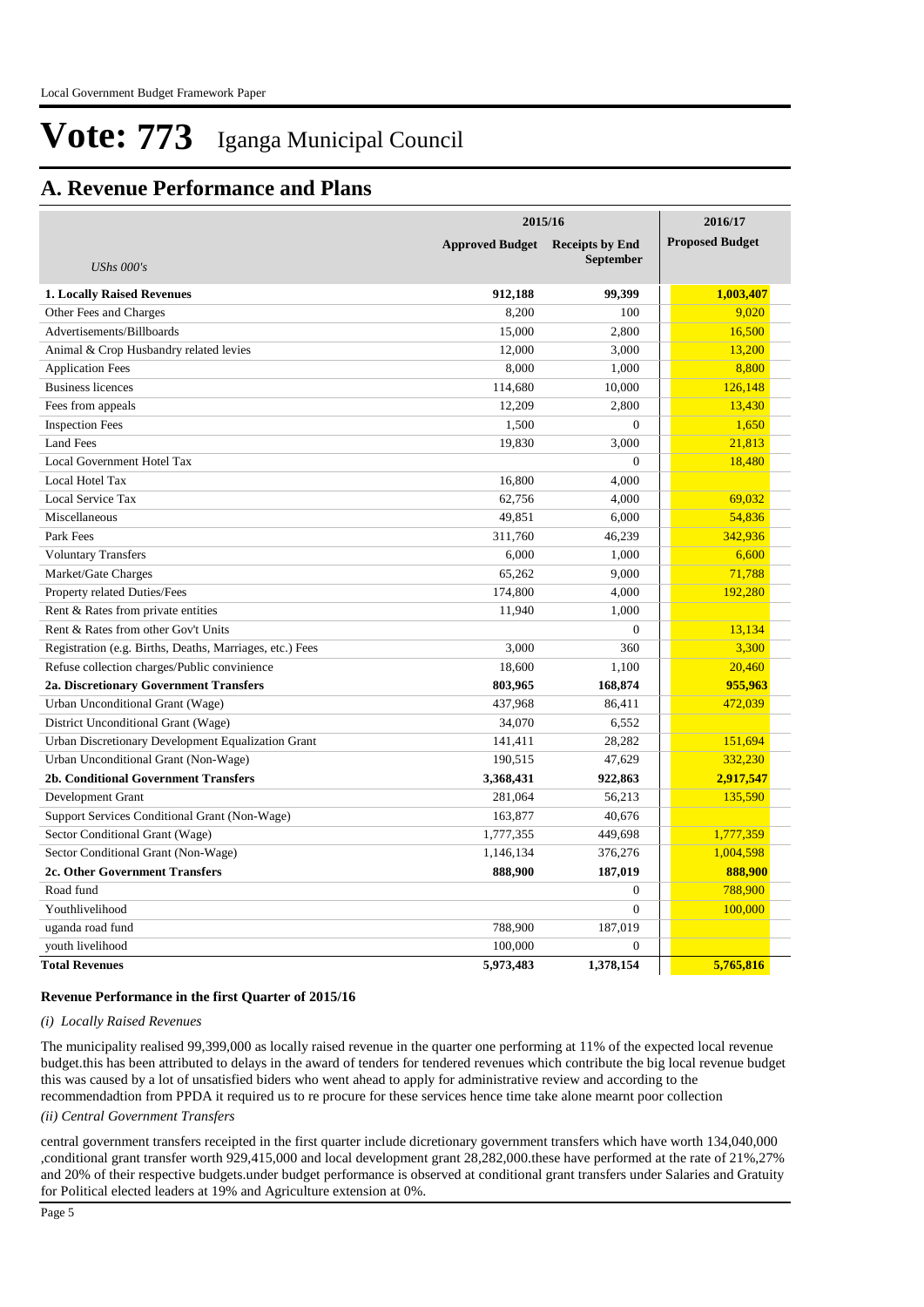## **A. Revenue Performance and Plans**

*(iii) Donor Funding*

no donor funding

#### **Planned Revenues for 2016/17**

#### *(i) Locally Raised Revenues*

the municipality anticipate to reciept 1,003,407,000 as locally raised revenue in 2016/17.the revenue rate will increase by 10%. This is attributed to forecast of increase because the municipal council procured a consultance firm which are carryout valation of the property rate tax hance availability of valuation roll. More to that municipality recruited graduated who are regestering business and assessing them hence the local revenue data base which will enable collectors to locate business to

#### *(ii) Central Government Transfers*

*(iii) Donor Funding* central government transfers expected are 955,963,000 as discretionary transfers ,2,917,547,000 was expected to be received as conditional governent transfers 788,900,000 expected to be received from other government transfers and 151,693,520 expected to be received as funds for LGMSDP for the financial year 2016/2017 and youthlivelihood budget expected at 100,000,000

no donor funding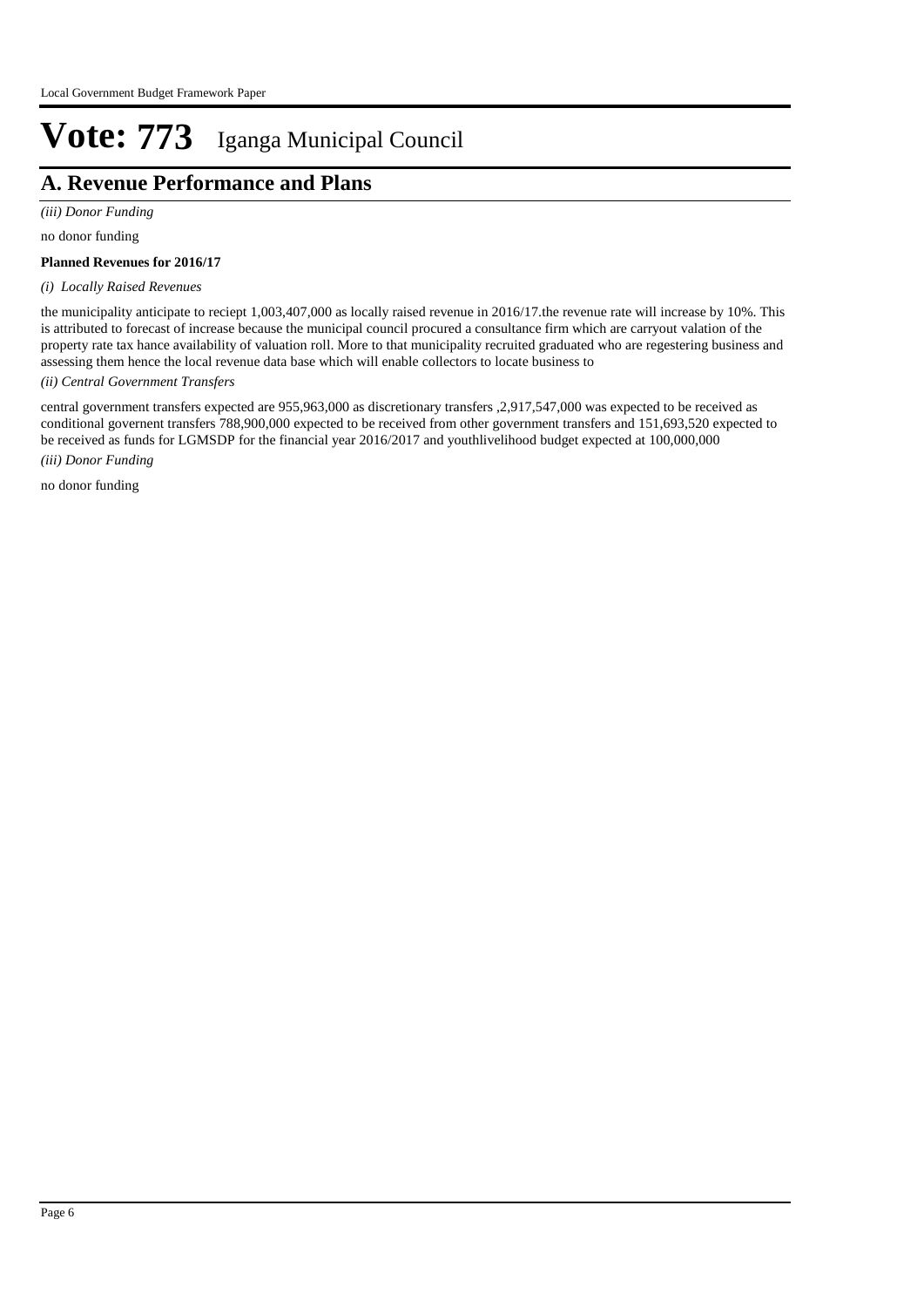## **Summary of Performance and Plans by Department**

### *Workplan 1a: Administration*

#### **(i) Overview of Workplan Revenue and Expenditures**

| <b>UShs Thousand</b>                               |                           | 2015/16                | 2016/17                          |  |
|----------------------------------------------------|---------------------------|------------------------|----------------------------------|--|
|                                                    | Approved<br><b>Budget</b> | Outturn by<br>end Sept | <b>Proposed</b><br><b>Budget</b> |  |
| A: Breakdown of Workplan Revenues:                 |                           |                        |                                  |  |
| <b>Recurrent Revenues</b>                          | 468,214                   | 72,890                 | 401,604                          |  |
| <b>Locally Raised Revenues</b>                     | 147,712                   | 20,000                 | 70,238                           |  |
| Multi-Sectoral Transfers to LLGs                   | 109,800                   | 14,755                 | 89,805                           |  |
| Support Services Conditional Grant (Non-Wage)      | 1,928                     | 482                    |                                  |  |
| Urban Unconditional Grant (Non-Wage)               | 34,562                    | 10,626                 | 46,230                           |  |
| Urban Unconditional Grant (Wage)                   | 174,213                   | 27,027                 | 195,330                          |  |
| <b>Development Revenues</b>                        | 22,996                    | 11,001                 | 36,274                           |  |
| Multi-Sectoral Transfers to LLGs                   | 6.469                     | 1.617                  | 9.727                            |  |
| Urban Discretionary Development Equalization Grant | 16,526                    | 9,384                  | 26,546                           |  |
| <b>Total Revenues</b>                              | 491,210                   | 83,891                 | 437,878                          |  |
| <b>B</b> : Overall Workplan Expenditures:          |                           |                        |                                  |  |
| Recurrent Expenditure                              | 468,214                   | 72,845                 | 401,604                          |  |
| Wage                                               | 174,213                   | 27,027                 | 195,330                          |  |
| Non Wage                                           | 294.001                   | 45,818                 | 206,274                          |  |
| Development Expenditure                            | 22,996                    | 10,801                 | 36,274                           |  |
| Domestic Development                               | 22,996                    | 10,801                 | 36,274                           |  |
| Donor Development                                  | $\Omega$                  | $\mathbf{0}$           | $\Omega$                         |  |
| <b>Total Expenditure</b>                           | 491,210                   | 83,646                 | 437,878                          |  |

#### *Revenue and Expenditure Performance in the first quarter of 2015/16*

the departmental budget for 2015/2016 was 491,250,000.the department has so far receieved 83,891,000 todate in quarter one performing at 17% of the annual budget but the quarterly budget is 122,802,000 and it has received 83,891,000 making on outturn of 68%.The department performed at 17% instead of 25% in the first quarter. over performance is observed in unconditional grant non wage which performed at 31% and LGMSDP at 57%. Although the department had some over performances in the budget, it

#### *Department Revenue and Expenditure Allocations Plans for 2016/17*

the department expects to receive 437,878,000 as revenue and spend 437,878,000.The budget decreased by 10.85% compared to 2015/2016.decrease in the budget is expected in multi sector by 18%,unconditional grant wage is expected to increase by 12.8% . Local revenue performance is expected to decrease because upto now the municipality has not yet adressed the isue of understaffing which has been caused by inadquate funding from central government in terms of wage allocation to enable recruitement

#### **(ii) Summary of Past and Planned Workplan Outputs**

#### *Physical Performance in the first quarter of 2015/16*

60% of the staff filled ,capacity building plan and policy in place and minutes and reports available. Cases settled in the municipaliy.the payrolls printed and suplied to all staff in the municipality.

#### *Plans for 2016/17 by Vote Function*

60% of the staff filled ,capacity building plan and policy in place and minutes and reports available. Cases settled in the municipaliy.the payrolls printed and suplied to all staff in the municipality.

#### *Medium Term Plans and Links to the Development Plan*

he department expects to furnish office with computers, the department plans to install intercom and internet in the municipality. The department plan to have all staff on its payroll and fill the criticalm positions and all council lands to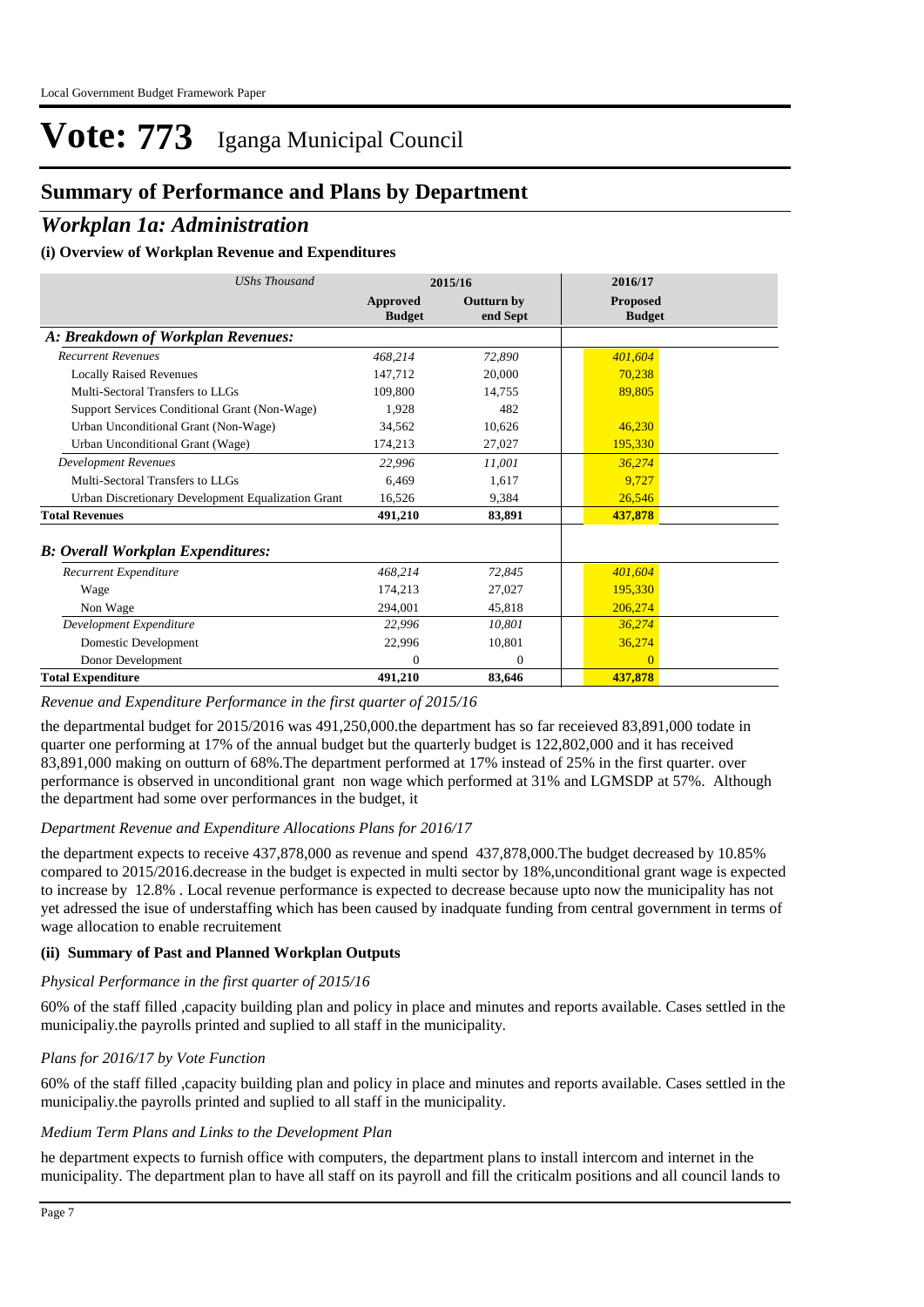## *Workplan 1a: Administration*

have land titles ,the department to have motor cycles and proper infrastructure and the expansion of the Municipal bounderies.

#### **(iii) Details of Off-Budget Activities carried out by NGOs, Central Government, the Private Sector and Donors**

#### **(iv) The three biggest challenges faced by the department in improving local government services**

#### *under staffing 1.*

the department faces achallenge of understaffing. This is caused by the small IPF for urban salaries which can not accommodate the customised structure of staff needed hence leaving a lot of workload to be done by available few staff hence delivery delays

#### *inadquate general supplies 2.*

the department faces a problem of inadquate supply of goods and services such as stationary and computer consumables .this has been caused by price flactuation which has affected the quantity supplies hence making it difficult to acquire planned number.

#### *resource envelop 3.*

the available resources are inadequate to run its activities on time.this is because the department mainly depend on local revenue which collection is poor due to poor attitude of payers.

### *Workplan 2: Finance*

#### **(i) Overview of Workplan Revenue and Expenditures**

| <b>UShs Thousand</b>                               |                                  | 2015/16                       | 2016/17                          |  |
|----------------------------------------------------|----------------------------------|-------------------------------|----------------------------------|--|
|                                                    | <b>Approved</b><br><b>Budget</b> | <b>Outturn by</b><br>end Sept | <b>Proposed</b><br><b>Budget</b> |  |
| A: Breakdown of Workplan Revenues:                 |                                  |                               |                                  |  |
| <b>Recurrent Revenues</b>                          | 277,779                          | 55,116                        | 236.888                          |  |
| <b>Locally Raised Revenues</b>                     | 50,711                           | 12,000                        | 35,119                           |  |
| Multi-Sectoral Transfers to LLGs                   | 103.408                          | 13,785                        | 71,844                           |  |
| Support Services Conditional Grant (Non-Wage)      | 9.367                            | 2.342                         |                                  |  |
| Urban Unconditional Grant (Non-Wage)               | 22,862                           | 5,715                         | 38,493                           |  |
| Urban Unconditional Grant (Wage)                   | 91,431                           | 21,274                        | 91,431                           |  |
| <b>Development Revenues</b>                        | 6,505                            | 0                             | $\theta$                         |  |
| Urban Discretionary Development Equalization Grant | 6.505                            | 0                             |                                  |  |
| <b>Total Revenues</b>                              | 284,284                          | 55,116                        | 236,888                          |  |
| <b>B</b> : Overall Workplan Expenditures:          |                                  |                               |                                  |  |
| Recurrent Expenditure                              | 277,779                          | 55,116                        | 236,888                          |  |
| Wage                                               | 91.431                           | 21,274                        | 91,431                           |  |
| Non Wage                                           | 186,348                          | 33,842                        | 145,457                          |  |
| Development Expenditure                            | 6,505                            | $\theta$                      | $\theta$                         |  |
| Domestic Development                               | 6,505                            | $\overline{0}$                | $\theta$                         |  |
| Donor Development                                  | 0                                | $\Omega$                      | $\Omega$                         |  |
| <b>Total Expenditure</b>                           | 284,284                          | 55,116                        | 236,888                          |  |

#### *Revenue and Expenditure Performance in the first quarter of 2015/16*

the departmental budget for 2015/2016 was 137,214,000.the department has so far receieved 55,116,000 todate in quarter one performing at 19% of the annual budget but the quarterly budget is 71,071,000 and it has received 55,116,000 making on outturn of 78%.The departmental overall performance was below 25% as observed in the first quarter.this has been mostly observed on local revenue which performed at 24% due to lack of adquate number of staff in the the department to mobilise revenue.this has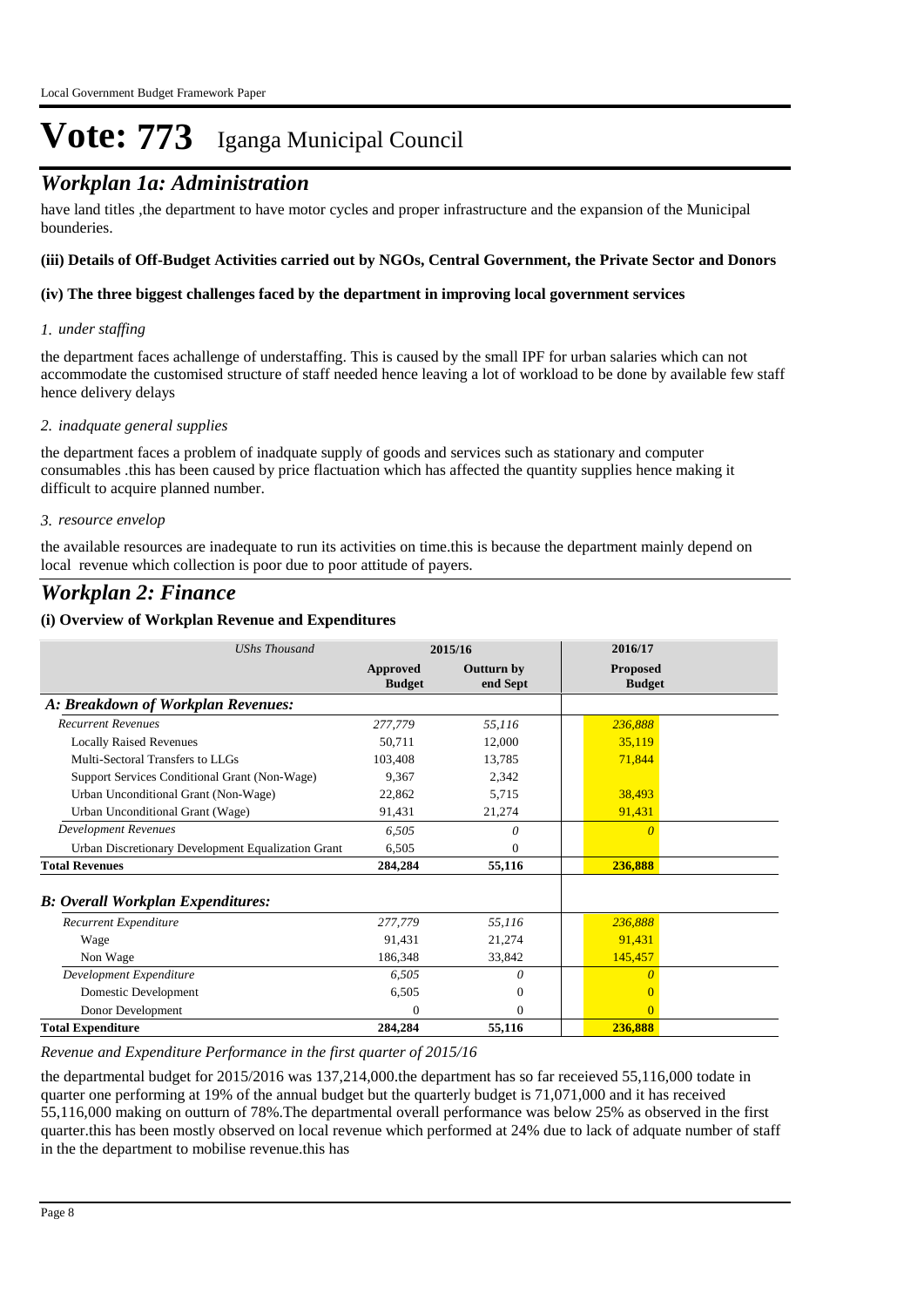## *Workplan 2: Finance*

#### *Department Revenue and Expenditure Allocations Plans for 2016/17*

the department expects to run abudget of 236,888,000 as revenue and 236,888,000 as expenditure.the budget allocation for finance department decreased by 16.67% compared to the 2015/2016 budget.this has been due increased revenue performance under ,unconditional grant non wage by 68%, Local revenue will decrease by 30.7% . Although there is a decrease but compared to the previous years,locally raised revenue is performing well because the municipality will procure consultancy firm to revalue prop

#### **(ii) Summary of Past and Planned Workplan Outputs**

#### *Physical Performance in the first quarter of 2015/16*

budget books in place, final accounts submitted. The department was able to reciept 4,000,000 for local service tax, 4,000,000 was receipted as hotel tax and 98,760,000 receipted as other local revenue.proper financial management carriedout in the municipality.

#### *Plans for 2016/17 by Vote Function*

budget books in place, final accounts submitted. The department was able to reciept 4,000,000 for local service tax, 4,000,000 was receipted as hotel tax and 98,760,000 receipted as other local revenue.proper financial management carriedout in the municipality.

#### *Medium Term Plans and Links to the Development Plan*

to collect 40% increase on revenue. To comeup with updated revenue enhancement plan and registers, prepare budget and workplans.

#### **(iii) Details of Off-Budget Activities carried out by NGOs, Central Government, the Private Sector and Donors**

#### **(iv) The three biggest challenges faced by the department in improving local government services**

#### *poor infrastructure 1.*

The department faces aproblem of poor infrastructure. This has caused poor access to revenue centers due to lack of transporting equipments in the municipality which has attributed to poor revenue collection since time wasted during mobilisation.

#### *inadquate general supply of goods. 2.*

The department faces a problem of inadquate supply of goods and services such as stationary and computer consumables .this has been caused by price flactuation which has affected the quantity supplies hence making it difficult to acquire planned number.

#### *staffing 3.*

The department faces achallenge of understaffing. This is caused by the small IPF for urban salaries which can not accommodate the customised structure of staff needed hence leaving a lot of workload to be done by available few staff hence delivery delays

### *Workplan 3: Statutory Bodies*

#### **(i) Overview of Workplan Revenue and Expenditures**

| UShs Thousand                                 |                           | 2015/16                       | 2016/17                          |
|-----------------------------------------------|---------------------------|-------------------------------|----------------------------------|
|                                               | Approved<br><b>Budget</b> | <b>Outturn by</b><br>end Sept | <b>Proposed</b><br><b>Budget</b> |
| A: Breakdown of Workplan Revenues:            |                           |                               |                                  |
| <b>Recurrent Revenues</b>                     | 357.621                   | 69.920                        | 364,757                          |
| District Unconditional Grant (Wage)           | 34,070                    | 6,552                         |                                  |
| <b>Locally Raised Revenues</b>                | 64,078                    | 9,146                         | 87,798                           |
| Multi-Sectoral Transfers to LLGs              | 75,332                    | 11,005                        | 130,443                          |
| Support Services Conditional Grant (Non-Wage) | 152,582                   | 37,853                        |                                  |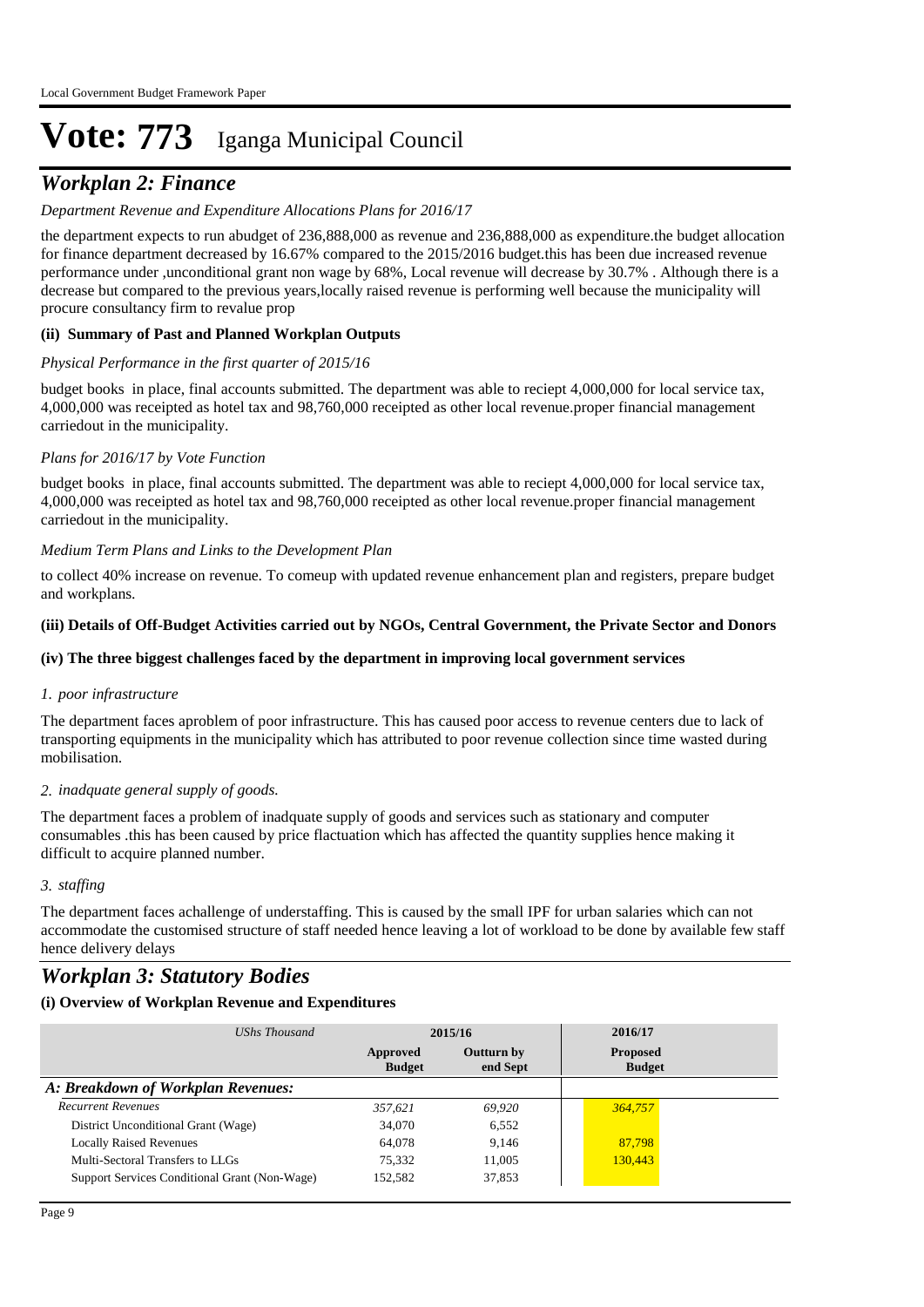### *Workplan 3: Statutory Bodies*

| <b>UShs Thousand</b>                                              |                           | 2015/16                       | 2016/17                          |  |
|-------------------------------------------------------------------|---------------------------|-------------------------------|----------------------------------|--|
|                                                                   | Approved<br><b>Budget</b> | <b>Outturn by</b><br>end Sept | <b>Proposed</b><br><b>Budget</b> |  |
| Urban Unconditional Grant (Non-Wage)                              | 9,512                     | 0                             | 90,400                           |  |
| Urban Unconditional Grant (Wage)                                  | 22,046                    | 5,364                         | 56,116                           |  |
| <b>Total Revenues</b>                                             | 357,621                   | 69,920                        | 364,757                          |  |
| <b>B: Overall Workplan Expenditures:</b><br>Recurrent Expenditure | 357,621                   | 53,698                        | 364,757                          |  |
|                                                                   |                           |                               |                                  |  |
| Wage                                                              | 56,116                    | 11,192                        | 56,116                           |  |
| Non Wage                                                          | 301,505                   | 42,507                        | 308,641                          |  |
| Development Expenditure                                           | 0                         | 0                             | $\theta$                         |  |
| Domestic Development                                              | 0                         | $\theta$                      |                                  |  |
| Donor Development                                                 | 0                         | $\Omega$                      | $\overline{0}$                   |  |
| <b>Total Expenditure</b>                                          | 357,621                   | 53,698                        | 364,757                          |  |

#### *Revenue and Expenditure Performance in the first quarter of 2015/16*

The departmental budget for 2015/2016 was 357,621,000.the department has so far receieved 69,920,000 todate in quarter one performing at 20% of the annual budget .the quarterly budget is 89,405,000 and it has received 69,920,000 making on outturn of 78%.The departmental overall performance was below at 25% as observed.this has been mostly observed on local revenue which performed at 14% due to lack of adquate number of staff in the the department to mobilise revenue.This has been due to the sma

#### *Department Revenue and Expenditure Allocations Plans for 2016/17*

The department expects to run a budget of UGX 364,757,000 as revenue and UGX 364,757,000 as expenditure in 2015/2016. Under statutory budget as observed, the budget has increased by 2% compared to 2015/2016 budget.the department expects to increase on the emoluments of councillors more to that they will have many consultative meetings in the coming year since Central Government is still providing allowances to councillors.As observed all revenue centers have improved in the estimated budgetsuch

#### **(ii) Summary of Past and Planned Workplan Outputs**

*Physical Performance in the first quarter of 2015/16*

budget approved, and political oversity reports and minutes in place.

#### *Plans for 2016/17 by Vote Function*

budget approved, and political oversity reports and minutes in place.

*Medium Term Plans and Links to the Development Plan*

Approval and implementation of workplans and budget and award of tenders.

#### **(iii) Details of Off-Budget Activities carried out by NGOs, Central Government, the Private Sector and Donors**

#### **(iv) The three biggest challenges faced by the department in improving local government services**

#### *iliteracy problem 1.*

some councillors are not educated. This has led to the interpretation of policies difficult for them since they need more clarification therefore affecting quick descission making . The councillor also are not well versed with the laws.

#### *Budget cuts 2.*

Reduction of funding by central Government as well as local revenue short falls has affected Local Gocernment service delivery

#### *inadequate general supply of goods. 3.*

the department faces a problem of inadquate supply of goods and services such as stationary and computer

Page 10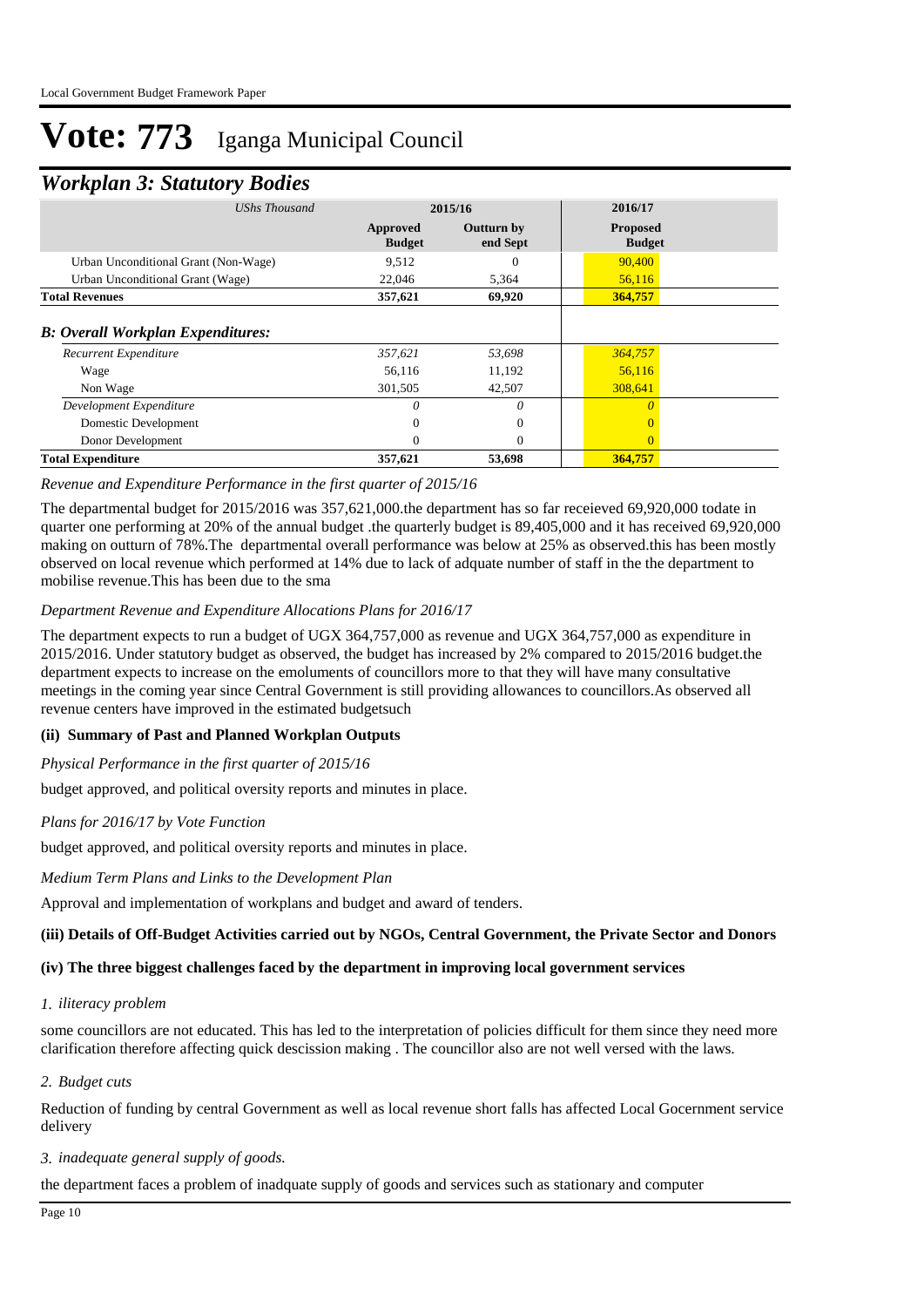## *Workplan 3: Statutory Bodies*

consumables .this has been caused by price flactuation which has affected the quantity supplies hence making it difficult to acquire planned number.

## *Workplan 4: Production and Marketing*

#### **(i) Overview of Workplan Revenue and Expenditures**

| UShs Thousand                            |                           | 2015/16                | 2016/17                          |  |
|------------------------------------------|---------------------------|------------------------|----------------------------------|--|
|                                          | Approved<br><b>Budget</b> | Outturn by<br>end Sept | <b>Proposed</b><br><b>Budget</b> |  |
| A: Breakdown of Workplan Revenues:       |                           |                        |                                  |  |
| <b>Recurrent Revenues</b>                | 15,000                    | $\theta$               | 16,751                           |  |
| Sector Conditional Grant (Non-Wage)      | $\mathbf{\Omega}$         | 0                      | 1,753                            |  |
| Sector Conditional Grant (Wage)          | 15,000                    | 0                      | 14,998                           |  |
| <b>Total Revenues</b>                    | 15,000                    | $\bf{0}$               | 16,751                           |  |
| <b>B:</b> Overall Workplan Expenditures: |                           |                        |                                  |  |
| Recurrent Expenditure                    | 10.913                    | $\theta$               | 16,751                           |  |
| Wage                                     | 10,913                    | 0                      | 14,998                           |  |
| Non Wage                                 | 0                         | 0                      | 1,753                            |  |
| Development Expenditure                  | $\theta$                  | 0                      |                                  |  |
| Domestic Development                     | 0                         | 0                      |                                  |  |
| Donor Development                        | $\Omega$                  | $\mathbf{0}$           |                                  |  |
| <b>Total Expenditure</b>                 | 10,913                    | 0                      | 16,751                           |  |

*Revenue and Expenditure Performance in the first quarter of 2015/16*

*Department Revenue and Expenditure Allocations Plans for 2016/17*

#### **(ii) Summary of Past and Planned Workplan Outputs**

*Physical Performance in the first quarter of 2015/16*

#### *Plans for 2016/17 by Vote Function*

*Medium Term Plans and Links to the Development Plan*

#### **(iii) Details of Off-Budget Activities carried out by NGOs, Central Government, the Private Sector and Donors**

#### **(iv) The three biggest challenges faced by the department in improving local government services**

*1.*

- *2.*
- *3.*

### *Workplan 5: Health*

#### **(i) Overview of Workplan Revenue and Expenditures**

| UShs Thousand                      | 2015/16                   |                               | 2016/17                          |  |
|------------------------------------|---------------------------|-------------------------------|----------------------------------|--|
|                                    | Approved<br><b>Budget</b> | <b>Outturn by</b><br>end Sept | <b>Proposed</b><br><b>Budget</b> |  |
| A: Breakdown of Workplan Revenues: |                           |                               |                                  |  |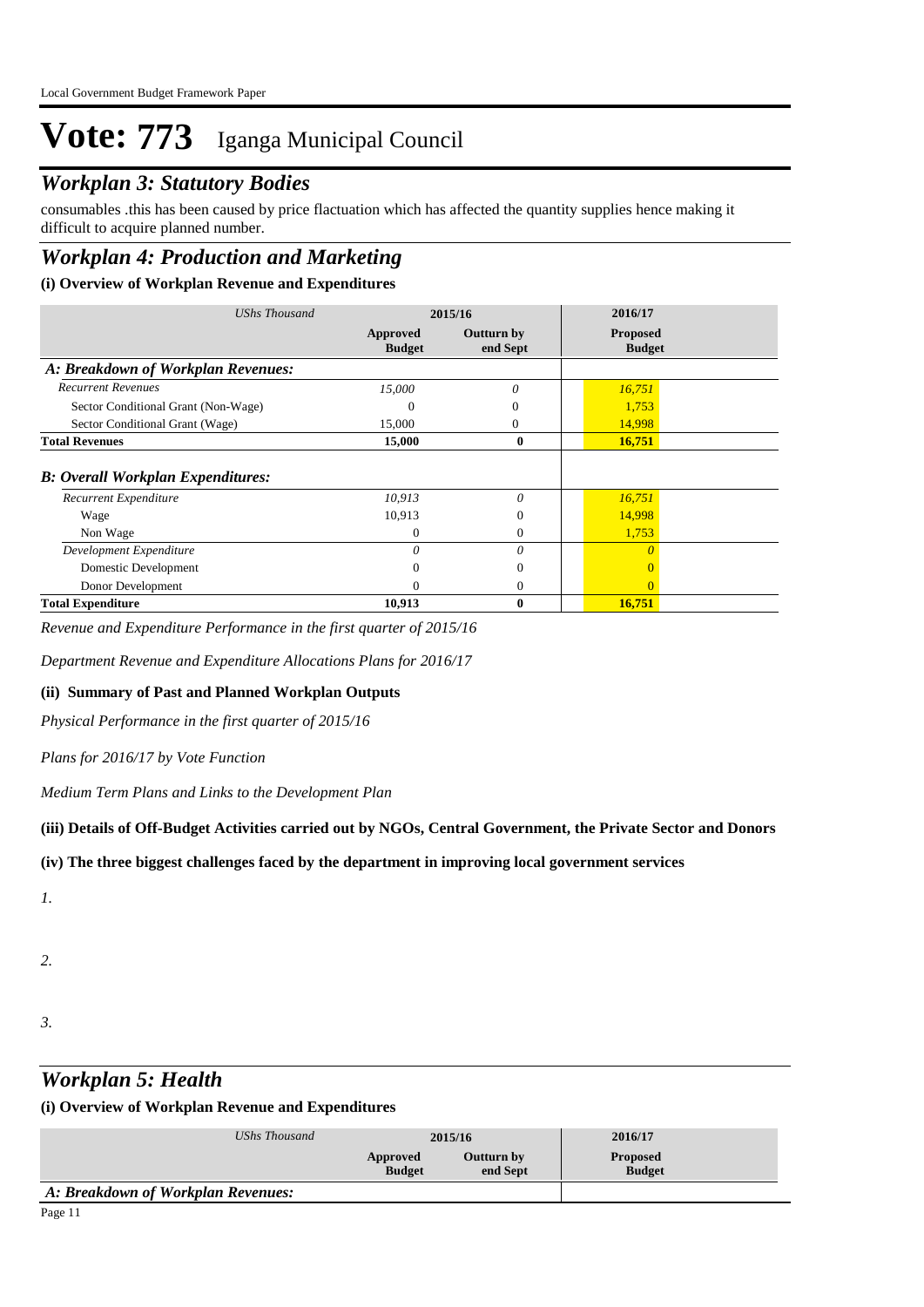### *Workplan 5: Health*

| <b>UShs Thousand</b>                 |                                  | 2015/16                       |                                  |  |
|--------------------------------------|----------------------------------|-------------------------------|----------------------------------|--|
|                                      | <b>Approved</b><br><b>Budget</b> | <b>Outturn by</b><br>end Sept | <b>Proposed</b><br><b>Budget</b> |  |
| <b>Recurrent Revenues</b>            | 430,347                          | 80,534                        | 550,705                          |  |
| <b>Locally Raised Revenues</b>       | 17,476                           | 1,000                         | 17,560                           |  |
| Multi-Sectoral Transfers to LLGs     | 155,514                          | 17,721                        | 267,032                          |  |
| Sector Conditional Grant (Non-Wage)  | 33,263                           | 8,316                         | 37,833                           |  |
| Sector Conditional Grant (Wage)      | 208,853                          | 49,687                        | 208,864                          |  |
| Urban Unconditional Grant (Non-Wage) | 15,241                           | 3,810                         | 19,417                           |  |
| <b>Development Revenues</b>          | 7,876                            | 1,575                         | 30,273                           |  |
| Development Grant                    | 7,876                            | 1,575                         | 30,273                           |  |
| <b>Total Revenues</b>                | 438,223                          | 82,109                        | 580,979                          |  |
| B: Overall Workplan Expenditures:    |                                  |                               |                                  |  |
| Recurrent Expenditure                | 430,347                          | 80,470                        | 550,705                          |  |
| Wage                                 | 208,853                          | 49,687                        | 208,864                          |  |
| Non Wage                             | 221,494                          | 30,784                        | 341,842                          |  |
| Development Expenditure              | 7,876                            | 0                             | 30,273                           |  |
| Domestic Development                 | 7,876                            | $\mathbf{0}$                  | 30,273                           |  |
| Donor Development                    | $\overline{0}$                   | $\mathbf{0}$                  | $\overline{0}$                   |  |
| <b>Total Expenditure</b>             | 438,223                          | 80,470                        | 580,979                          |  |

#### *Revenue and Expenditure Performance in the first quarter of 2015/16*

the departmental budget for 2015/2016 was 438,223,000.the department has so far receieved 82,109,000 todate in quarter one performing at 19% of the annual budget but the quarterly budget is 109,556,000 and it has received 82,109,000 making on outturn of 75%.poor performance is highlighted on some revenue centers.This has been mostly observed on local revenue which performed at 6% due to lack of adquate number of staff in the the department to mobilise revenue.this has been due to the small wage

#### *Department Revenue and Expenditure Allocations Plans for 2016/17*

the department expects to receive 580,979,000 as revenue and spend 580,979,000 as expenditure.As observed ,the department expects to increase its budget by 32.5% compared to 2015/2016.although there is expected raise in the Multisecoral transfers,Sectoral grant non wage ,and Unconditional grant non wage ,Development grant and multisector transfer budget , Government transfers such as PHC salaries and Locally raised revenues remained constant the increased budget at multisectoral transfers is a

#### **(ii) Summary of Past and Planned Workplan Outputs**

#### *Physical Performance in the first quarter of 2015/16*

50 Qualified staff at the health centers,trainning reports available,the department was able to record 17250 outpatients,1211 inpatients and 98deliveries. 60 VHTs Trainned.

#### *Plans for 2016/17 by Vote Function*

50 Qualified staff at the health centers,trainning reports available,the department was able to record 17250 outpatients,1211 inpatients and 98deliveries. 60 VHTs Trainned.

#### *Medium Term Plans and Links to the Development Plan*

the improved mortality rate in iganga municipal council , improved service delivery in the health centers through construction and renovation of health centers,good health conditions for the people in the municipality and improved sanitation in the municipality.

#### **(iii) Details of Off-Budget Activities carried out by NGOs, Central Government, the Private Sector and Donors**

#### **(iv) The three biggest challenges faced by the department in improving local government services**

*community attitude 1.*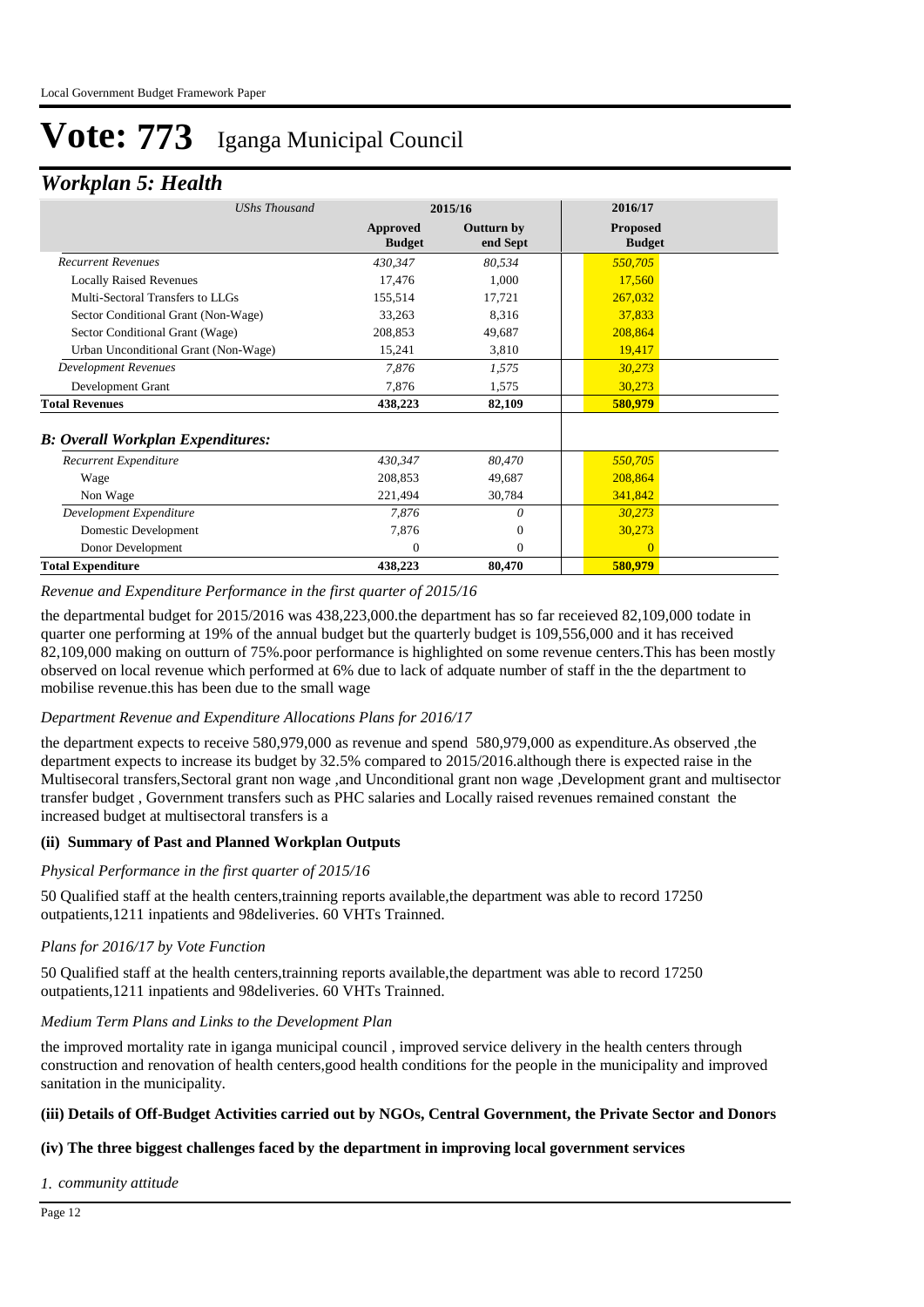## *Workplan 5: Health*

the community have poor attitude towards government programmes like child days class and immunisation.this has been due to lack of sensitisation campaign over the radios due to small resource envelop to facilitate radio talk shows and annoucement.

#### *accommodation 2.*

the section is faced with the problem of accomodation of staff and limited working space at the health centers

*3.*

### *Workplan 6: Education*

#### **(i) Overview of Workplan Revenue and Expenditures**

| <b>UShs Thousand</b>                     |                           | 2015/16                       | 2016/17                          |  |
|------------------------------------------|---------------------------|-------------------------------|----------------------------------|--|
|                                          | Approved<br><b>Budget</b> | <b>Outturn by</b><br>end Sept | <b>Proposed</b><br><b>Budget</b> |  |
| A: Breakdown of Workplan Revenues:       |                           |                               |                                  |  |
| <b>Recurrent Revenues</b>                | 2,727,134                 | 775,996                       | 2,548,082                        |  |
| <b>Locally Raised Revenues</b>           | 13,107                    | 1,500                         |                                  |  |
| Sector Conditional Grant (Non-Wage)      | 1,102,762                 | 365,024                       | 954,806                          |  |
| Sector Conditional Grant (Wage)          | 1,553,502                 | 400,011                       | 1,553,497                        |  |
| Urban Unconditional Grant (Non-Wage)     | 11,431                    | 2,858                         | 14,563                           |  |
| Urban Unconditional Grant (Wage)         | 46,332                    | 6,604                         | 25,216                           |  |
| <b>Development Revenues</b>              | 273,188                   | 54,638                        | 105,317                          |  |
| Development Grant                        | 273,188                   | 54,638                        | 105,317                          |  |
| <b>Total Revenues</b>                    | 3,000,322                 | 830,634                       | 2,653,399                        |  |
| <b>B: Overall Workplan Expenditures:</b> |                           |                               |                                  |  |
| Recurrent Expenditure                    | 2,727,134                 | 775,996                       | 2,548,082                        |  |
| Wage                                     | 1,599,834                 | 406,614                       | 1,578,713                        |  |
| Non Wage                                 | 1,127,300                 | 369,381                       | 969,369                          |  |
| Development Expenditure                  | 273,188                   | $\theta$                      | 105,317                          |  |
| Domestic Development                     | 273,188                   | $\mathbf{0}$                  | 105,317                          |  |
| Donor Development                        | 0                         | $\overline{0}$                | $\overline{0}$                   |  |
| <b>Total Expenditure</b>                 | 3,000,322                 | 775,996                       | 2,653,399                        |  |

*Revenue and Expenditure Performance in the first quarter of 2015/16*

the departmental budget for 2015/2016 was 3,000,322,000.the first quarter performing at 28% of the annual budget .there has been over performance of the budget because the releases for USE and UPE were high compired to the IPFS that were communicated to the authority. Hence performing at 31% and 33% .However ,as observed there was good performance on secondary teachers' salaries,primary teachers' salaries and inspection at 25% respectively of the its budget respectively.However the department

#### *Department Revenue and Expenditure Allocations Plans for 2016/17*

the department expects to receive 2,653,399,000 as revenue and expenditure of 2,653,399,000 in 2016/17.The decrease in the budget has been observed under education by 11.5% compared to the 2015/2016 budget. decrease in the budget is observed in Sectoral conditional grant transfers non wage ,Development grant,unconditional grant for urban wage,and an increase in urban unconditional grant non wage.The budget provision available will be used in financing co cirllicular activities.more to that the

#### **(ii) Summary of Past and Planned Workplan Outputs**

#### *Physical Performance in the first quarter of 2015/16*

The department was able to recruite 198 qualified primary teachers,made 6898 enrollment in primary. 1500 will sit for PLE,The department recruited 60 qualified secondary teachers,2393 students sat for O level , .the department recorded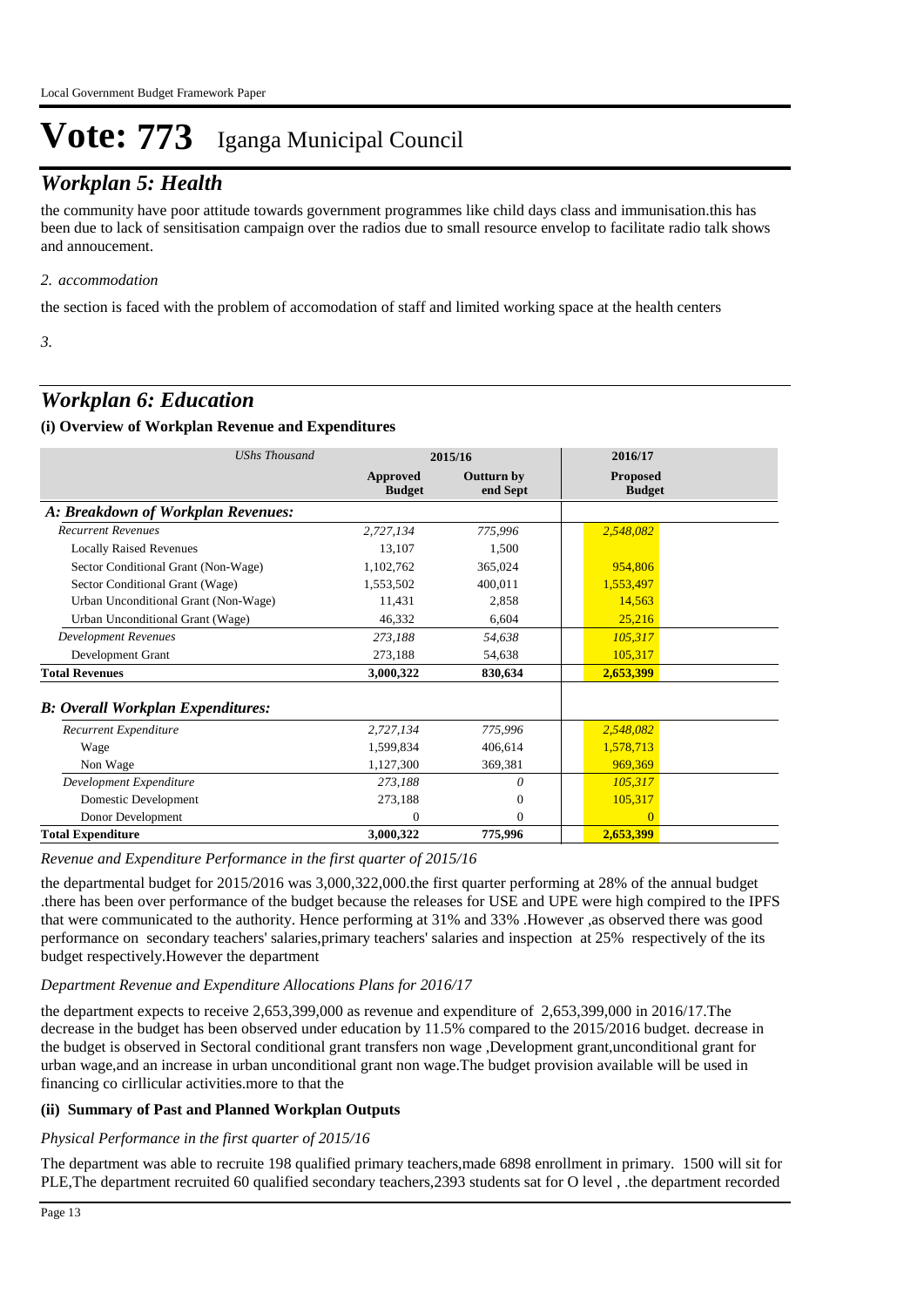## *Workplan 6: Education*

8695 enrolled in USE. The department was able to produce inspection reports.

#### *Plans for 2016/17 by Vote Function*

The department was able to recruite 198 qualified primary teachers,made 6898 enrollment in primary. 1500 will sit for PLE,The department recruited 60 qualified secondary teachers,2393 students sat for O level , .the department recorded 8695 enrolled in USE. The department was able to produce inspection reports.

#### *Medium Term Plans and Links to the Development Plan*

Improved grades of passes in USE and UPE through increase in number of classrooms to provide condusive environment for students and pupils, improvement of teachers wellfare through construction of teachers'units for residential.

#### **(iii) Details of Off-Budget Activities carried out by NGOs, Central Government, the Private Sector and Donors**

#### **(iv) The three biggest challenges faced by the department in improving local government services**

#### *infrastructures 1.*

the department still lacks transport equipments like motor cycles which are supposed to be provided by the line ministry ,hence hindering timely inspection and extensive monitoring to local areas.

#### *Lack of classrooms 2.*

Some schools in the municipality lack classrooms and others constructed have weakened and are now full of cracks.this has been caused by small resource envelop which the municipality receives from central government which has hindered construction on time

#### *inadquate supply of goods. 3.*

the department faces a problem of inadquate supply of goods and services such as stationary and computer consumables .this has been caused by price flactuation which has affected the quantity supplies hence making it difficult to acquire planned number.

### *Workplan 7a: Roads and Engineering*

#### **(i) Overview of Workplan Revenue and Expenditures**

| UShs Thousand                                      |                           | 2015/16                       | 2016/17                          |
|----------------------------------------------------|---------------------------|-------------------------------|----------------------------------|
|                                                    | Approved<br><b>Budget</b> | <b>Outturn by</b><br>end Sept | <b>Proposed</b><br><b>Budget</b> |
| A: Breakdown of Workplan Revenues:                 |                           |                               |                                  |
| <b>Recurrent Revenues</b>                          | 917.889                   | 202.539                       | 974,486                          |
| <b>Locally Raised Revenues</b>                     | 13.107                    | 2.000                         | 17,560                           |
| Multi-Sectoral Transfers to LLGs                   | 80.182                    | 6.715                         | 130,067                          |
| Other Transfers from Central Government            | 768,988                   | 181,019                       | 768,900                          |
| Urban Unconditional Grant (Non-Wage)               | 8.573                     | 1.905                         | 10,922                           |
| Urban Unconditional Grant (Wage)                   | 47,038                    | 10.900                        | 47,038                           |
| Development Revenues                               | 95.921                    | 11.293                        | 115,420                          |
| Multi-Sectoral Transfers to LLGs                   | 36,660                    | 8,307                         | 50,950                           |
| Urban Discretionary Development Equalization Grant | 59,261                    | 2,986                         | 64,470                           |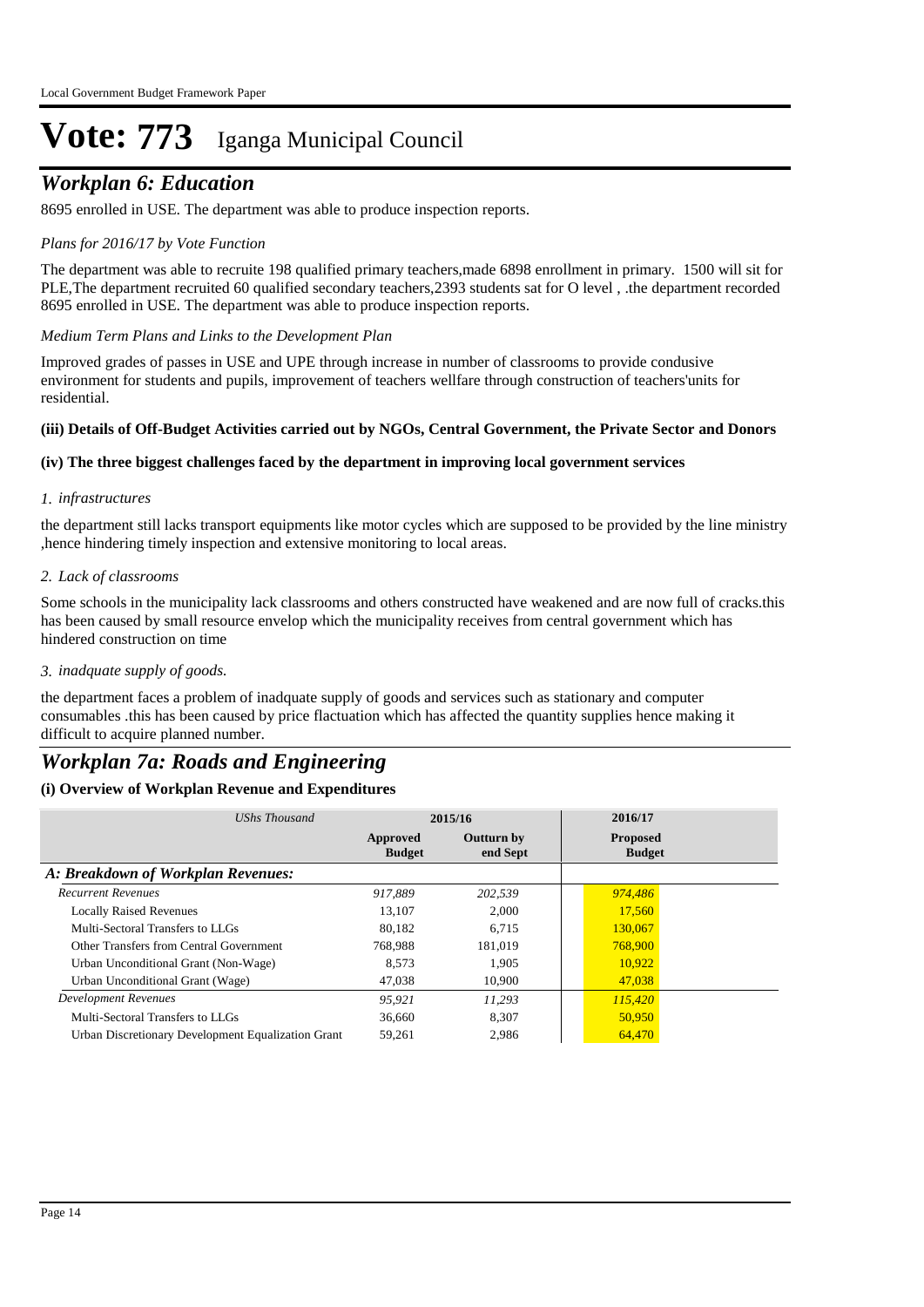## *Workplan 7a: Roads and Engineering*

|                                          | <b>UShs Thousand</b> | 2015/16                   |                               | 2016/17                          |  |
|------------------------------------------|----------------------|---------------------------|-------------------------------|----------------------------------|--|
|                                          |                      | Approved<br><b>Budget</b> | <b>Outturn by</b><br>end Sept | <b>Proposed</b><br><b>Budget</b> |  |
| <b>Total Revenues</b>                    |                      | 1,013,809                 | 213,832                       | 1,089,906                        |  |
| <b>B: Overall Workplan Expenditures:</b> |                      |                           |                               |                                  |  |
| Recurrent Expenditure                    |                      | 917.889                   | 70.722                        | 974,486                          |  |
| Wage                                     |                      | 47.038                    | 10,900                        | 47,038                           |  |
| Non Wage                                 |                      | 870,850                   | 59,822                        | 927,448                          |  |
| Development Expenditure                  |                      | 95.921                    | 8.307                         | 115,420                          |  |
| Domestic Development                     |                      | 95,921                    | 8,307                         | 115,420                          |  |
| Donor Development                        |                      | $\overline{0}$            | $\overline{0}$                | $\mathbf{0}$                     |  |
| <b>Total Expenditure</b>                 |                      | 1,013,809                 | 79,029                        | 1,089,906                        |  |

#### *Revenue and Expenditure Performance in the first quarter of 2015/16*

The departmental budget for 2015/2016 was 1,013,809,000.The department has so far receieved 213,832,000 todate in quarter one performing at 21% of the annual budget .This has been mostly observed onlocal revenue,other government transfers,multisectoral transfers,unconditional non wage ,LGMSDP and unconditional grant ,which performed at 15%,24% ,8%,22%,23% and 12% respectively.However the department has spent 79,029,000 only performing at 8% of the budget .the poor expenditure performance is att

#### *Department Revenue and Expenditure Allocations Plans for 2016/17*

the department expects to receive 1,013,809,000 as revenue and expenditure of 1,089,906,000 in 2016/17.As observed,the departmental budget has increased by 7.5% compared to 2015/2016 .locally raised revenue is the only revenue that increased by 34% which has been stipulated for physical planning activities.The sector has put priority of availlable resource envelop on resealling 0.72km of Mpindi road,0.22km of Balita lane,45km periodically maintance,routine mechanized maintenance of 10km and 10

#### **(ii) Summary of Past and Planned Workplan Outputs**

*Physical Performance in the first quarter of 2015/16*

machinary and equipments in good condition.

#### *Plans for 2016/17 by Vote Function*

machinary and equipments in good condition.

#### *Medium Term Plans and Links to the Development Plan*

the department plans to improve in the accessibility of the roads through resealing and opening of roads and improvement of the drainage system on urban roads.

#### **(iii) Details of Off-Budget Activities carried out by NGOs, Central Government, the Private Sector and Donors**

#### **(iv) The three biggest challenges faced by the department in improving local government services**

#### *poor condition of transporting equipments 1.*

the department faces a challenge of the untimely breakdown of transporting equipments like grader, double cabin due to small resource envelopment that has hindred provision of timely repair and servicing. The department does not have steady funding source

#### *staffing 2.*

the department faces achallenge of understaffing. This is caused by the small IPF for urban salaries which can not accommodate the customised structure of staff needed hence leaving a lot of workload to be done by available few staff hence delivery delays

#### *implimentation of projct short commings 3.*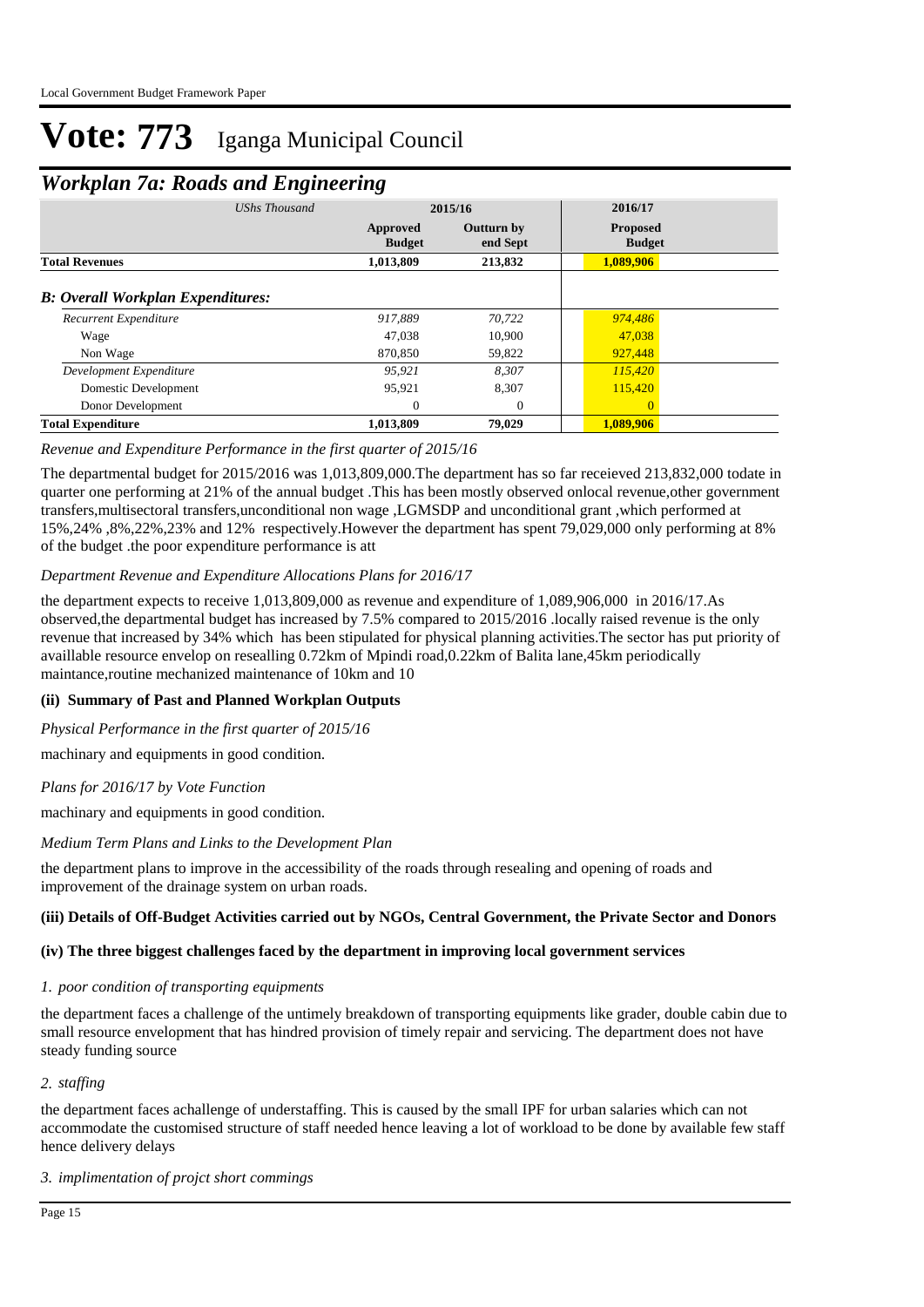## *Workplan 7a: Roads and Engineering*

the municipality has faced a challenge in implemenation of projects such as roads construction works since the ministry ordered all works to be done on force on account yet available staff are ignorant upon the execution of work by them selves with them

### *Workplan 7b: Water*

#### **(i) Overview of Workplan Revenue and Expenditures**

*Revenue and Expenditure Performance in the first quarter of 2015/16*

*Department Revenue and Expenditure Allocations Plans for 2016/17*

#### **(ii) Summary of Past and Planned Workplan Outputs**

*Physical Performance in the first quarter of 2015/16*

*Plans for 2016/17 by Vote Function*

*Medium Term Plans and Links to the Development Plan*

**(iii) Details of Off-Budget Activities carried out by NGOs, Central Government, the Private Sector and Donors** 

**(iv) The three biggest challenges faced by the department in improving local government services**

*1.*

*2.*

*3.*

### *Workplan 8: Natural Resources*

#### **(i) Overview of Workplan Revenue and Expenditures**

| UShs Thousand                           | 2015/16                   |                               | 2016/17                          |  |
|-----------------------------------------|---------------------------|-------------------------------|----------------------------------|--|
|                                         | Approved<br><b>Budget</b> | <b>Outturn by</b><br>end Sept | <b>Proposed</b><br><b>Budget</b> |  |
| A: Breakdown of Workplan Revenues:      |                           |                               |                                  |  |
| <b>Recurrent Revenues</b>               | 67,074                    | 18.088                        | 73.306                           |  |
| <b>Locally Raised Revenues</b>          | 14,563                    | 500                           | 17,560                           |  |
| Other Transfers from Central Government | 10,000                    | 6,000                         | 10,000                           |  |
| Sector Conditional Grant (Non-Wage)     |                           | $\Omega$                      | 103                              |  |
| Urban Unconditional Grant (Non-Wage)    | 11.431                    | 2.858                         | 14,563                           |  |
| Urban Unconditional Grant (Wage)        | 31,080                    | 8.730                         | 31,080                           |  |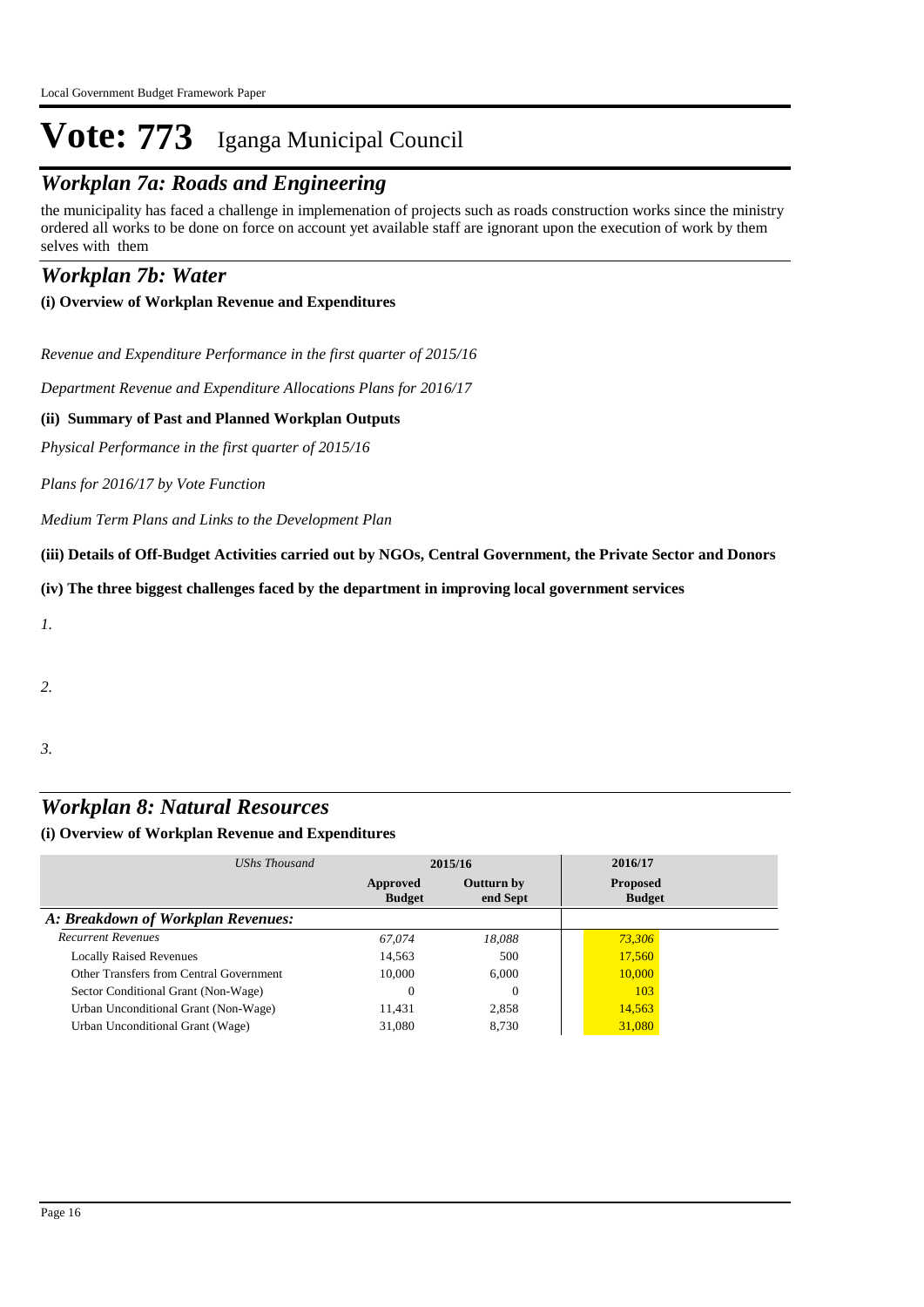### *Workplan 8: Natural Resources*

| ┻<br>UShs Thousand                       | 2015/16                   |                               | 2016/17                          |  |
|------------------------------------------|---------------------------|-------------------------------|----------------------------------|--|
|                                          | Approved<br><b>Budget</b> | <b>Outturn by</b><br>end Sept | <b>Proposed</b><br><b>Budget</b> |  |
| <b>Total Revenues</b>                    | 67,074                    | 18,088                        | 73,306                           |  |
| <b>B: Overall Workplan Expenditures:</b> |                           |                               |                                  |  |
| Recurrent Expenditure                    | 67.074                    | 18,059                        | 73,306                           |  |
| Wage                                     | 31,080                    | 8.730                         | 31,080                           |  |
| Non Wage                                 | 35,994                    | 9,329                         | 42,226                           |  |
| Development Expenditure                  | 0                         | 0                             |                                  |  |
| Domestic Development                     | $\Omega$                  | $\Omega$                      | $\Omega$                         |  |
| Donor Development                        | $\Omega$                  | $\Omega$                      | $\Omega$                         |  |
| <b>Total Expenditure</b>                 | 67,074                    | 18,059                        | 73,306                           |  |

#### *Revenue and Expenditure Performance in the first quarter of 2015/16*

The departmental budget for 2015/2016 was 67,074,000.The department has so far receieved 18,088,000 todate in quarter one alone performing at 27% of the annual budget .the department was able to spend 27% of the budget. Poor performance of revenue was observed on local revenue which performed at 3%. Local revenue being poorly performing due the the municipality being under staffed which is caused by the small IPF for wage that can't accommodate further recruitement.overperformance as observed un

#### *Department Revenue and Expenditure Allocations Plans for 2016/17*

the department expects to receive 73,306,000 as revenue and expenditure of 73,306,000 in 2016/17 finacial year. As observed, the departmental budget has increased by 9.2% compared to 2015/2016.the department plan to use the availlable resources on formulation of environmental action plans in divisions. Formulate local environment committees. It also plan to beautify and green council yard. It plans to carryout sensitisation of environment management and also carryout monitoring of compliances o

#### **(ii) Summary of Past and Planned Workplan Outputs**

#### *Physical Performance in the first quarter of 2015/16*

trees planted in the munipality on 1Ha. Community attitude improved towards tree planting. 3 inspection reports in place. 9 monitoring of ENR reports and community compliance reports in place

#### *Plans for 2016/17 by Vote Function*

trees planted in the munipality on 1Ha. Community attitude improved towards tree planting. 3 inspection reports in place. 9 monitoring of ENR reports and community compliance reports in place

*Medium Term Plans and Links to the Development Plan*

good use of environment and improved sanitation in the municipality.

#### **(iii) Details of Off-Budget Activities carried out by NGOs, Central Government, the Private Sector and Donors**

#### **(iv) The three biggest challenges faced by the department in improving local government services**

#### *poor attitude 1.*

poor attitude from the community especially on tree planting .this has been caused by lack of awareness campayn over the radio due to the small resouce envelop manned by the department hindering the facilitation of medium talk shows.

#### *Ignorance 2.*

people are not aware of environmental Laws and Regulations. this has been caused by lack of awareness campayn over the radio due to the small resouce envelop manned by the department hindering the facilitation of medium talk shows.

#### *inadquate supply of goods. 3.*

the department faces a problem of inadquate supply of goods and services such as stationary and computer

Page 17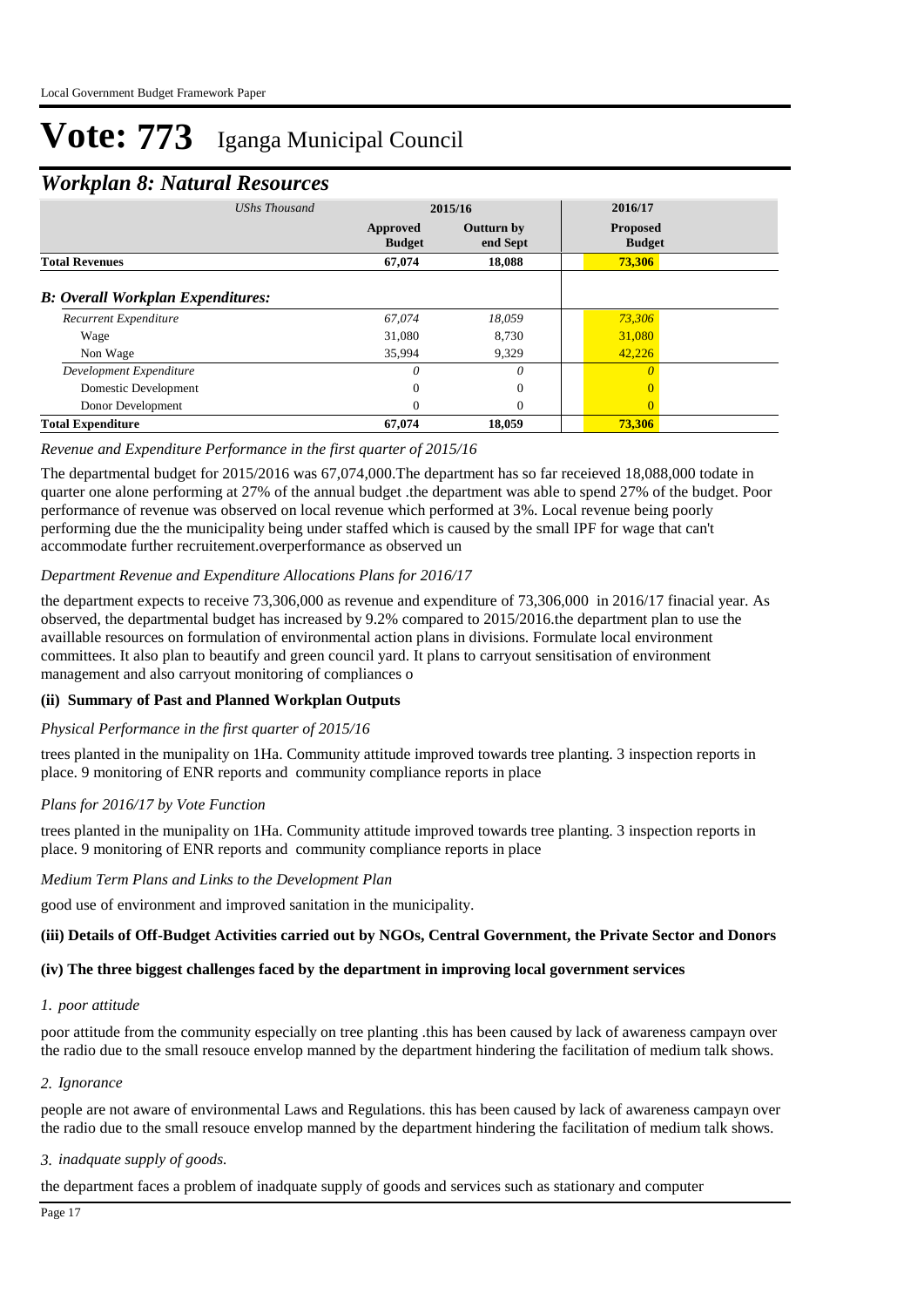### *Workplan 8: Natural Resources*

consumables .this has been caused by price flactuation which has affected the quantity supplies hence making it difficult to acquire planned number.

## *Workplan 9: Community Based Services*

#### **(i) Overview of Workplan Revenue and Expenditures**

| <b>UShs Thousand</b>                     | 2015/16                   |                               | 2016/17                          |
|------------------------------------------|---------------------------|-------------------------------|----------------------------------|
|                                          | Approved<br><b>Budget</b> | <b>Outturn by</b><br>end Sept | <b>Proposed</b><br><b>Budget</b> |
| A: Breakdown of Workplan Revenues:       |                           |                               |                                  |
| <b>Recurrent Revenues</b>                | 181,519                   | 11,725                        | 187,188                          |
| <b>Locally Raised Revenues</b>           | 13.107                    | 200                           | 17,560                           |
| Multi-Sectoral Transfers to LLGs         | 26.480                    | 3,171                         | 24.483                           |
| Other Transfers from Central Government  | 109,912                   | $\Omega$                      | 110,000                          |
| Sector Conditional Grant (Non-Wage)      | 10,109                    | 2,937                         | 10.102                           |
| Urban Unconditional Grant (Non-Wage)     | 11,431                    | 2,858                         | 14,563                           |
| Urban Unconditional Grant (Wage)         | 10,480                    | 2,560                         | 10,480                           |
| <b>Development Revenues</b>              | 16,000                    | 3,818                         | $\theta$                         |
| Multi-Sectoral Transfers to LLGs         | 16.000                    | 3,818                         |                                  |
| <b>Total Revenues</b>                    | 197,519                   | 15,543                        | 187,188                          |
| <b>B: Overall Workplan Expenditures:</b> |                           |                               |                                  |
| Recurrent Expenditure                    | 181,519                   | 8.458                         | 187,188                          |
| Wage                                     | 10,480                    | 2,560                         | 10.480                           |
| Non Wage                                 | 171,039                   | 5,898                         | 176,708                          |
| Development Expenditure                  | 16.000                    | 3,818                         | 0                                |
| Domestic Development                     | 16,000                    | 3,818                         | $\Omega$                         |
| Donor Development                        | 0                         | $\mathbf{0}$                  | $\Omega$                         |
| <b>Total Expenditure</b>                 | 197,519                   | 12,276                        | 187,188                          |

#### *Revenue and Expenditure Performance in the first quarter of 2015/16*

The departmental budget for 2015/2016 was 197,519,000.The department has so far receieved 15,543,000 todate in quarter one performing at 8% of the annual budget . Overall analysis show a poor performance.this has been mostly observed in local revenue and multsectoral transfers,However the department has spent 12,276,000 only performing at 6% of the budget .

#### *Department Revenue and Expenditure Allocations Plans for 2016/17*

the department expects to receive 187,188,000 as revenue and expenditure of 187,188,000 in 2016/17 finacial year.the department decreased in the budget by 5.2% compared to 2014/15.The department plan to priotise the available resources on empowerment of youths in the municipality.empower the disabled people and also train the adults and youth through adult education and aslo improve on the welfare of community and development through CDD funding.

#### **(ii) Summary of Past and Planned Workplan Outputs**

*Physical Performance in the first quarter of 2015/16*

youth council supported ,women council supported ,welfare of elderly improved ,50 FAL trainned.

#### *Plans for 2016/17 by Vote Function*

youth council supported ,women council supported ,welfare of elderly improved ,50 FAL trainned.

#### *Medium Term Plans and Links to the Development Plan*

formulating the municipality of literate in all classes from youths to adults and to diasbled. Improved poverty alleviation, decreased child negligence in the municipality and awareness of the importance of CBOs,NGOs and OVC Harmony towards development.

#### **(iii) Details of Off-Budget Activities carried out by NGOs, Central Government, the Private Sector and Donors**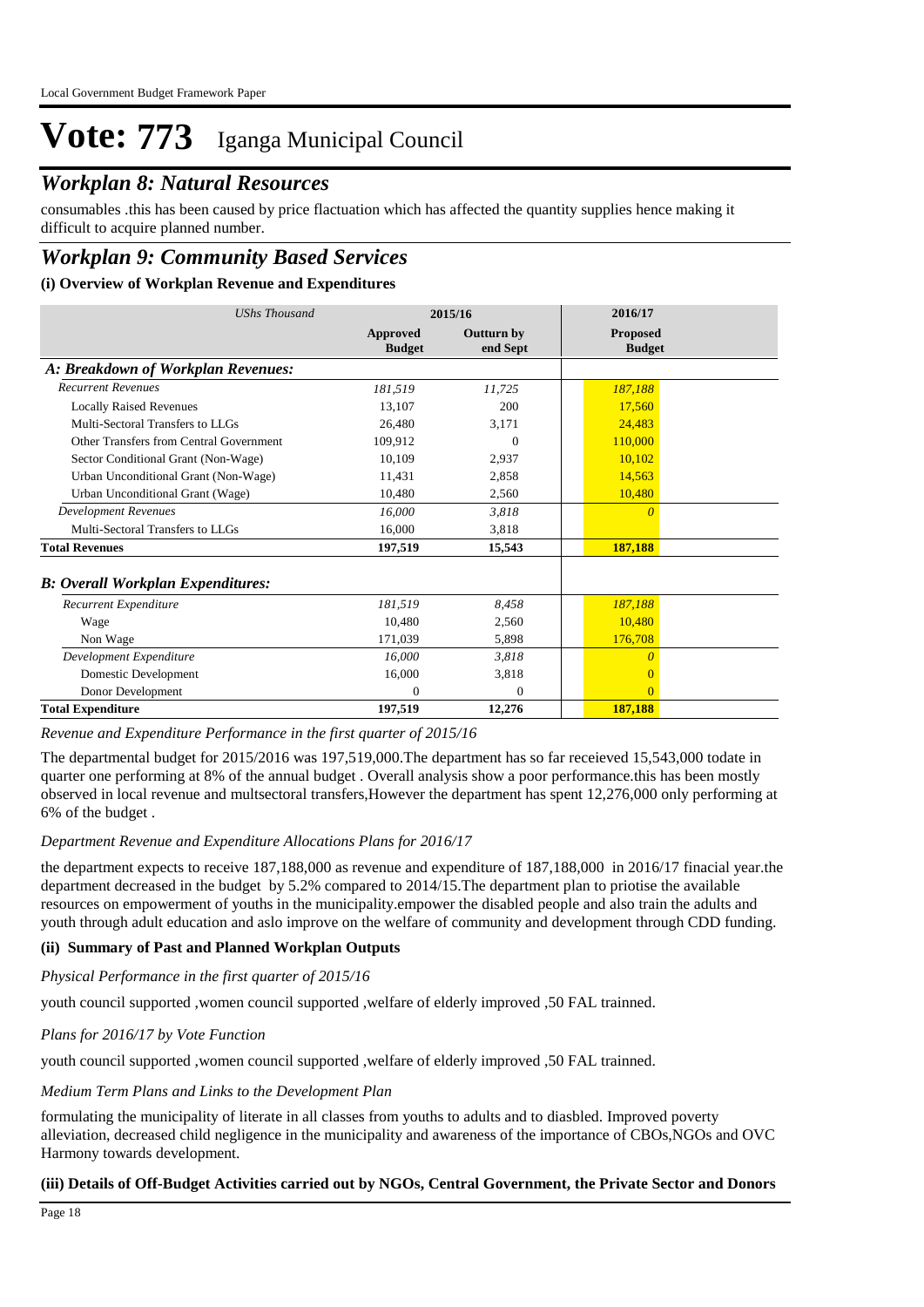## *Workplan 9: Community Based Services*

#### **(iv) The three biggest challenges faced by the department in improving local government services**

#### *Inadquate supplies of goods 1.*

the department faces a problem of inadquate supply of goods and services such as stationary and computer consumables .this has been caused by price flactuation which has affected the quantity supplies hence making it difficult to acquire planned number.

#### *poor attitude 2.*

people upto now have attended in small numbers for trainning which has caused poor project proposals and few proposals have been brought forward for review.

#### *under staffing 3.*

the department faces achallenge of understaffing. This is caused by the small IPF for urban salaries which can not accommodate the customised structure of staff needed hence leaving a lot of workload to be done by available few staff hence delivery delays

### *Workplan 10: Planning*

#### **(i) Overview of Workplan Revenue and Expenditures**

| <b>UShs Thousand</b>                               | 2015/16                   |                               | 2016/17                          |  |
|----------------------------------------------------|---------------------------|-------------------------------|----------------------------------|--|
|                                                    | Approved<br><b>Budget</b> | <b>Outturn by</b><br>end Sept | <b>Proposed</b><br><b>Budget</b> |  |
| A: Breakdown of Workplan Revenues:                 |                           |                               |                                  |  |
| <b>Recurrent Revenues</b>                          | 47,903                    | 1,863                         | 54,880                           |  |
| <b>Locally Raised Revenues</b>                     | 46,175                    | 800                           | 52,679                           |  |
| Urban Unconditional Grant (Non-Wage)               | 1,728                     | 1,063                         | 2,201                            |  |
| <b>Development Revenues</b>                        | 10,000                    | 0                             | $\Omega$                         |  |
| Urban Discretionary Development Equalization Grant | 10,000                    | 0                             |                                  |  |
| <b>Total Revenues</b>                              | 57,903                    | 1,863                         | 54,880                           |  |
| <b>B: Overall Workplan Expenditures:</b>           |                           |                               |                                  |  |
| Recurrent Expenditure                              | 47,903                    | 1,863                         | 54,880                           |  |
| Wage                                               |                           | $\theta$                      | 0                                |  |
| Non Wage                                           | 47,903                    | 1,863                         | 54,880                           |  |
| Development Expenditure                            | 10,000                    | 0                             |                                  |  |
| Domestic Development                               | 10,000                    | $\mathbf{0}$                  |                                  |  |
| Donor Development                                  | 0                         | $\Omega$                      | $\Omega$                         |  |
| <b>Total Expenditure</b>                           | 57,903                    | 1,863                         | 54,880                           |  |

*Revenue and Expenditure Performance in the first quarter of 2015/16*

The departmental budget for 2015/2016 was 57,903,000.The department has so far receieved 1,863,000 todate in quarter one performing at 3% of the annual budget . Overall analysis show a poor performance.this has been mostly observed onlocal revenue 2%and over performanceon unconditional grant non wage62%,However the department has spent 1,863,000 only performing at 3% of the budget .

#### *Department Revenue and Expenditure Allocations Plans for 2016/17*

the department expects to receive 54,880,000 as revenue and expenditure of 54,880,000 in 2016/17 finacial year. As observed ,there has been decrease in the budget by 5.2%.The department plan to draw proposals that will enhance donor grants and also prepartion of quarterly performance reports and performance contracts.more to that , the department will priolitise the purchase of GPRS ,Laptop and review the five year development plan. Carry out internal assessment.

#### **(ii) Summary of Past and Planned Workplan Outputs**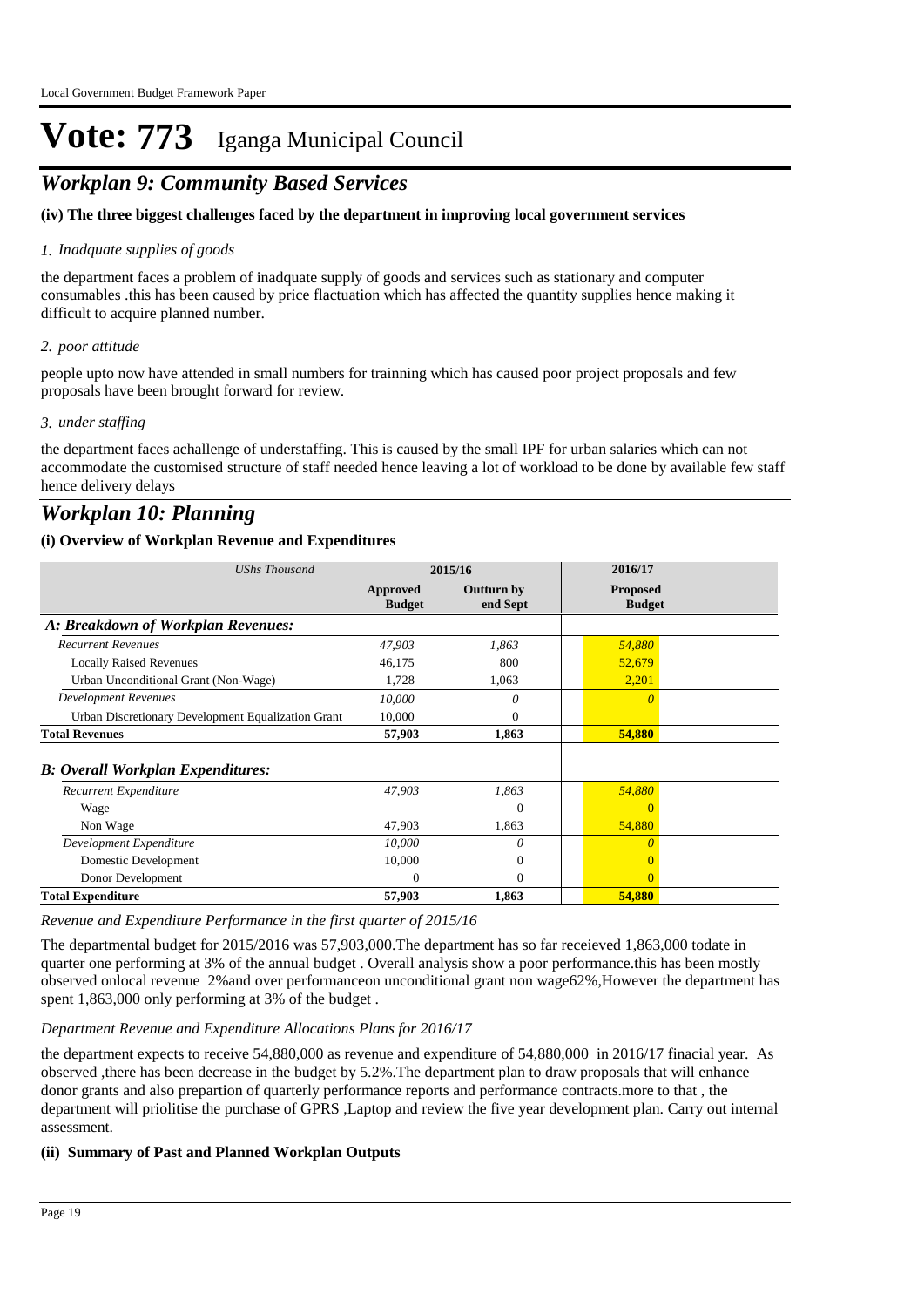## *Workplan 10: Planning*

*Physical Performance in the first quarter of 2015/16*

quarter four report and draft performanmce form B in place.

*Plans for 2016/17 by Vote Function*

quarter four report and draft performanmce form B in place.

*Medium Term Plans and Links to the Development Plan*

improved service delivery through review to development plan

#### **(iii) Details of Off-Budget Activities carried out by NGOs, Central Government, the Private Sector and Donors**

#### **(iv) The three biggest challenges faced by the department in improving local government services**

#### *inadquate supplies 1.*

the department faces a problem of inadquate supply of goods and services such as stationary and computer consumables .this has been caused by price flactuation which has affected the quantity supplies hence making it difficult to acquire planned number.

#### *staffing. 2.*

the department faces achallenge of understaffing. This is caused by the small IPF for urban salaries which can not accommodate the customised structure of staff needed hence leaving a lot of workload to be done by available few staff hence delivery delays

*3.*

## *Workplan 11: Internal Audit*

#### **(i) Overview of Workplan Revenue and Expenditures**

| <b>UShs Thousand</b>                     | 2015/16                   |                               | 2016/17                          |  |
|------------------------------------------|---------------------------|-------------------------------|----------------------------------|--|
|                                          | Approved<br><b>Budget</b> | <b>Outturn by</b><br>end Sept | <b>Proposed</b><br><b>Budget</b> |  |
| A: Breakdown of Workplan Revenues:       |                           |                               |                                  |  |
| <b>Recurrent Revenues</b>                | 54,604                    | 9,718                         | 69.884                           |  |
| <b>Locally Raised Revenues</b>           | 24,014                    | 2,000                         | 35,119                           |  |
| Urban Unconditional Grant (Non-Wage)     | 15,241                    | 3,810                         | 19,417                           |  |
| Urban Unconditional Grant (Wage)         | 15,348                    | 3,907                         | 15,348                           |  |
| <b>Total Revenues</b>                    | 54,604                    | 9,718                         | 69,884                           |  |
| <b>B: Overall Workplan Expenditures:</b> |                           |                               |                                  |  |
| Recurrent Expenditure                    | 54,604                    | 9,717                         | 69,884                           |  |
| Wage                                     | 15,348                    | 3,907                         | 15,348                           |  |
| Non Wage                                 | 39,256                    | 5,810                         | 54,536                           |  |
| Development Expenditure                  | 0                         | $\theta$                      | n                                |  |
| Domestic Development                     | $\Omega$                  | $\Omega$                      |                                  |  |
| Donor Development                        | 0                         | $\Omega$                      | $\Omega$                         |  |
| <b>Total Expenditure</b>                 | 54,604                    | 9,717                         | 69,884                           |  |

*Revenue and Expenditure Performance in the first quarter of 2015/16*

the departmental budget for 2015/2016 was54,604,000.the department has so far receieved 9,718,000 todate in quarter one performing at 18% of the annual budget .

*Department Revenue and Expenditure Allocations Plans for 2016/17*

the department expects to receive 69,884,000 as revenue and expenditure of 69,884,000 in 2016/17 finacial year.28%